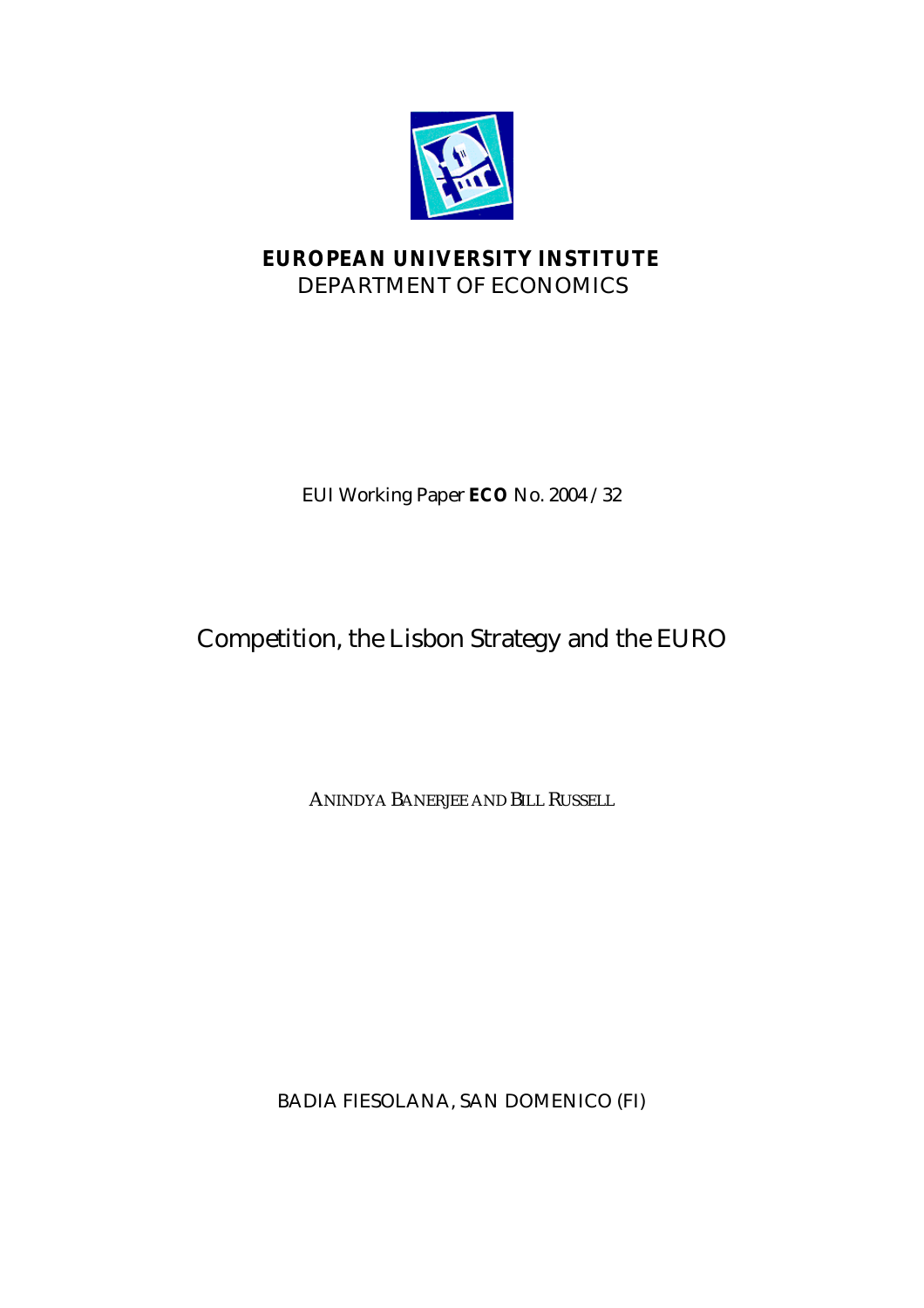All rights reserved. No part of this paper may be reproduced in any form Without permission of the author(s).

> ©2004 Anindya Banerjee and Bill Russell Published in Italy in December 2004 European University Institute Badia Fiesolana I-50016 San Domenico (FI) Italy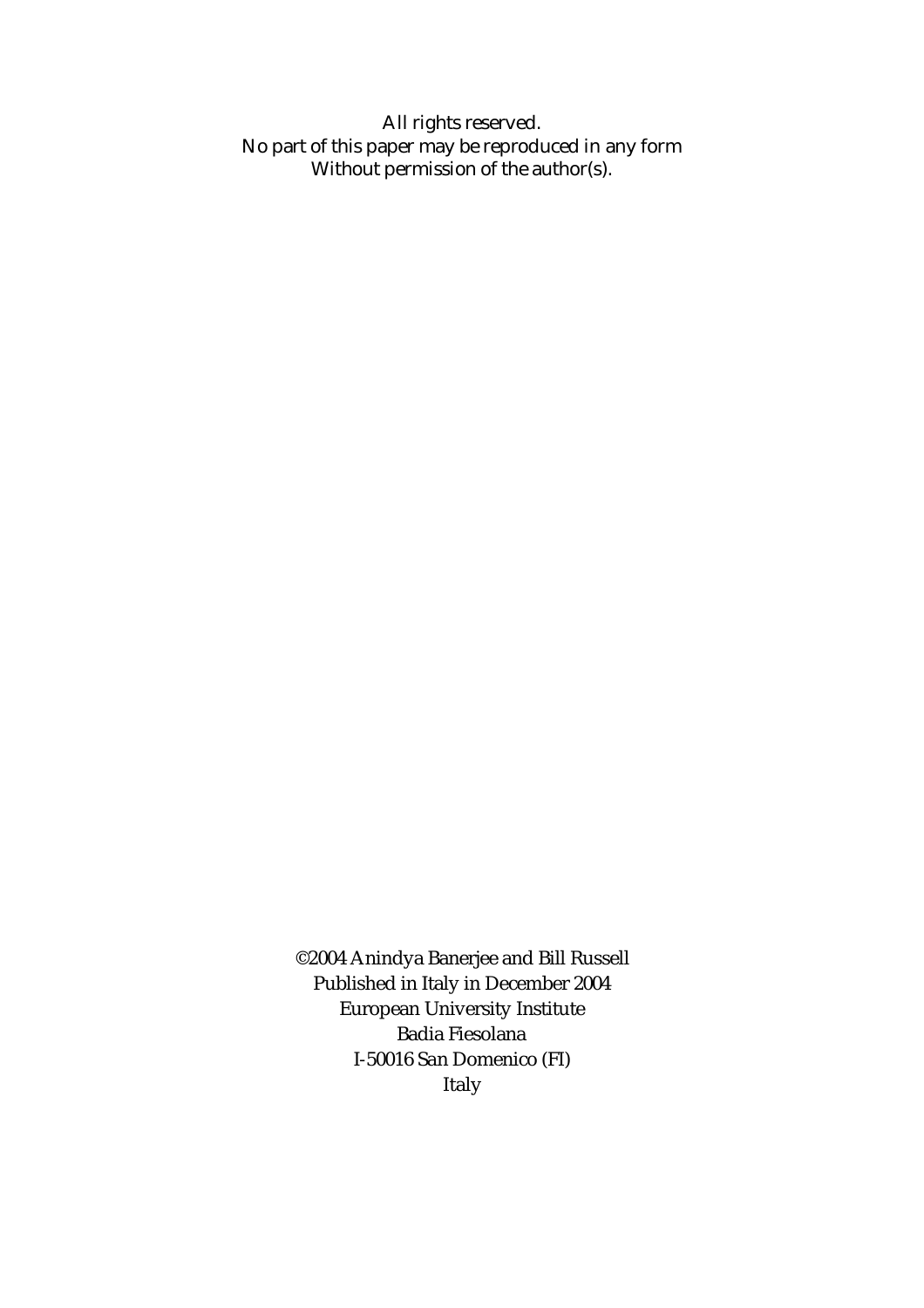# **COMPETITION, THE LISBON STRATEGY AND THE EURO**[\\*](#page-2-0)

Anindya Banerjee**†**

Bill Russell#

23 November 2004

#### **ABSTRACT**

This paper considers whether the Euro-area economies have become more competitive since the introduction of the Euro and the implementation of the Lisbon strategy. Using a measure of the markup as a proxy for competition we show that while the markup has varied considerably over the past 25 years and declined recently, most of this variation can be explained by movements in inflation and the business cycle. Consequently, based on our data, we find little evidence of a pro-competitive impact of the introduction of the Euro and implementation of the Lisbon strategy.

Keywords: Inflation, markup, business cycle, competition, Lisbon strategy, Euro JEL Classification: C22, C32, C52, D40, E31, E32

<span id="page-2-0"></span><sup>&</sup>lt;sup>\*</sup> <sup>†</sup>Department of Economics, European University Institute. <sup>#</sup>The Department of Economic Studies, University of Dundee. We would like to thank Fabian Bornhorst and Martin Legner for help with the data, Peter Pedroni for supplying the RATS code for his panel programmes, and Ajit Mishra for helpful wide ranging discussions concerning the nature of competition. Thanks are also due to the EUI and EFN for partially funding this research. The final version of the paper was written while the second named author was a Visiting Fellow at the Department of Economics of the European University Institute.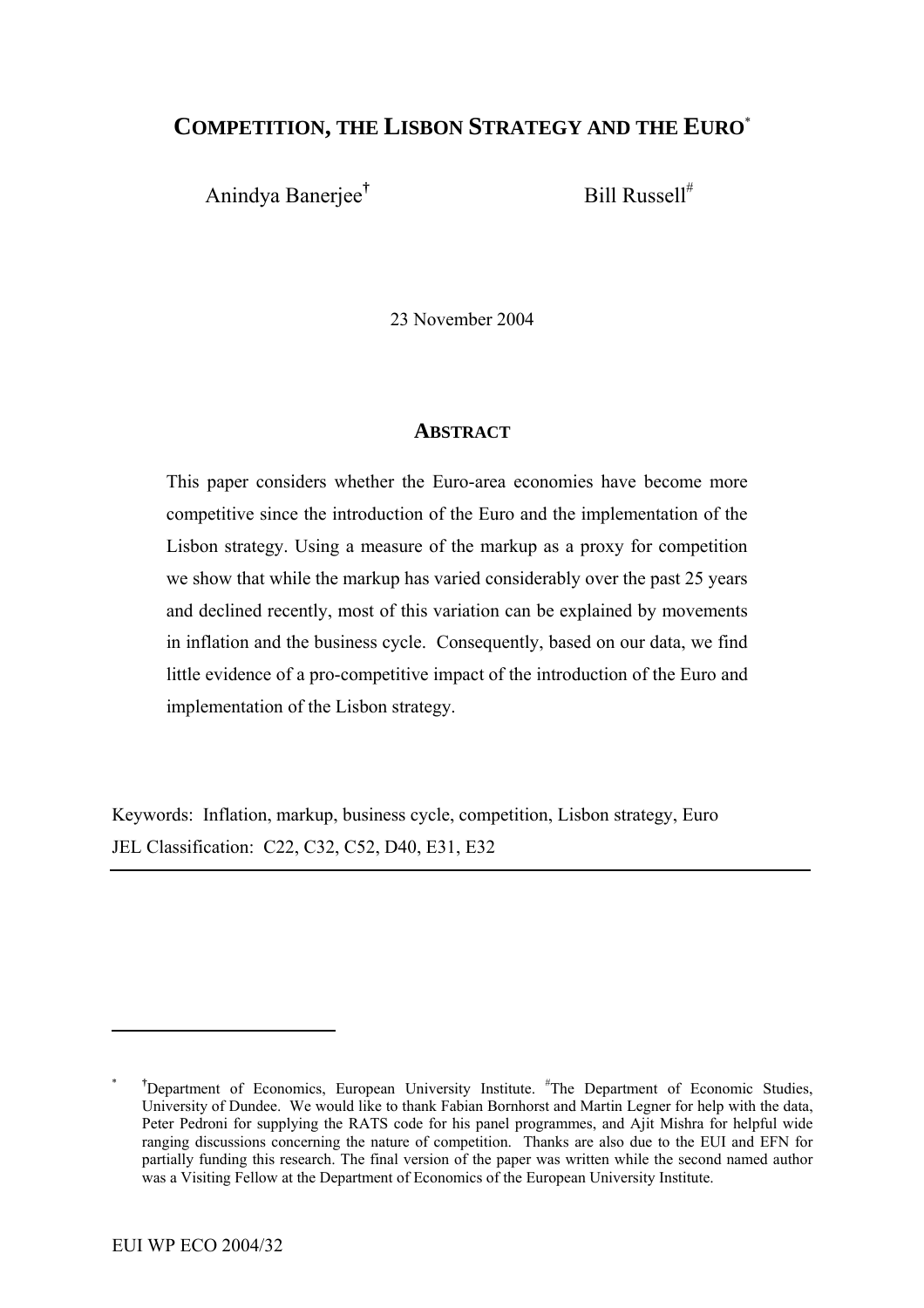#### **1. INTRODUCTION**

In recent years there have been two potentially important influences on the competitive environment in the Euro-area economies. The first is the introduction of the Euro itself which allows for more transparent price comparisons and the removal of both exchange rate risk and the buying and selling spreads in foreign exchange markets.<sup>1</sup> The Euro lowered the total cost and uncertainty to consumers of purchasing goods produced or sold in other Euroarea countries and thereby made markets more integrated.

The second influence has become known as 'The Lisbon strategy'. The European Council in March 2000 announced the ambitious task of making 'the [European Union] the world's most dynamic and competitive economy' within a decade.<sup>2</sup> This task was defined more narrowly at that and subsequent meetings in terms of achieving a number of economic and social objectives by 2010. In broad terms, the 'Strategy' set out the investment and reforms that were necessary to achieve the objectives. The reforms included a range of measures that member States needed to implement in order to increase competition directly within the European Union. Importantly, the impact of these reforms on competition would be enhanced with the Euro in place.

After four years, the European Commission reported to the spring 2004 European Council that while there had been improvements in several areas, there remained 'significant problems which hold back the entire [Lisbon] strategy'. Some of the problems identified by the Commission are the weaknesses in the internal market and the competitiveness of the industrial and service sectors. In particular, the Commission reported that there appeared to be a slowdown in product market integration and that the internal market remained highly fragmented. The views of the Commission concerning progress towards meeting the objectives of the Lisbon strategy were supported by a series of Structural Indicators.<sup>3</sup>

<span id="page-3-0"></span><sup>1</sup> Eleven countries (Austria, Belgium, Finland, France, Germany, Ireland, Italy, Luxembourg, Netherlands, Portugal, and Spain) fixed their exchange rates irrevocably to the Euro on 1 January 1999 and introduced Euro banknotes on 1 January 2002. Greece adopted the Euro on 1 January 2001.

<span id="page-3-1"></span><sup>2</sup> From the Presidency Conclusions of the Lisbon European Council meeting on the 23 and 24 March 2000.

<span id="page-3-2"></span><sup>3</sup> The Structural Indicators are a set of economic and social variables that are regularly updated by the Commission.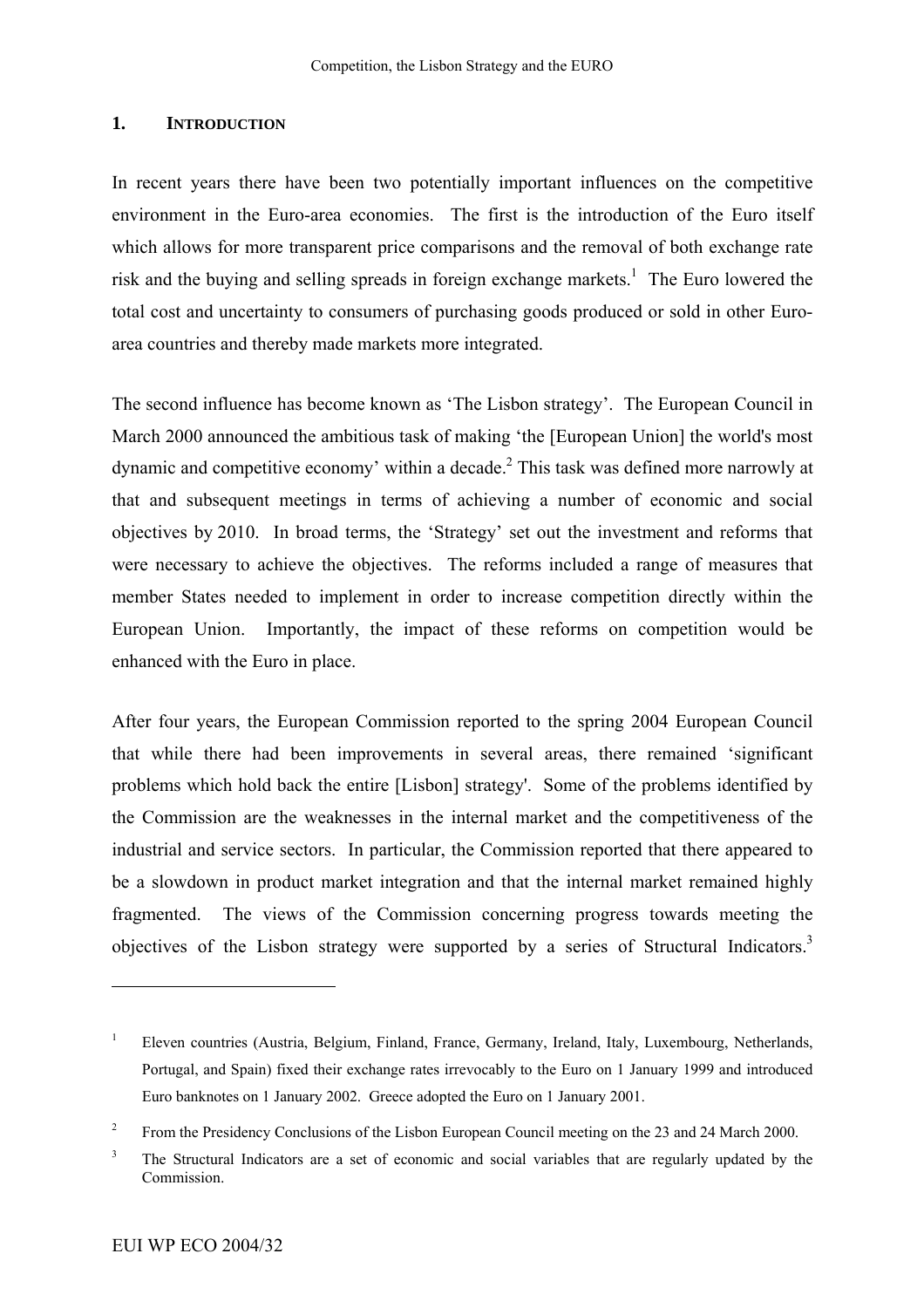Unfortunately, these indicators do not contain any direct or indirect measures of competition. This is an interesting omission given that the overarching objective of the Lisbon strategy is to improve competition. The views of the Commission concerning the competitive environment of the European Union are thus based on more 'qualitative' information, such as, price convergence, and labour productivity.

Our paper provides a quantitative measure of competition in the Euro area and, in so doing, evaluates within an empirical framework the proposition that markets in the Euro-area economies have become more competitive since the advent of the Euro and the implementation of the Lisbon strategy.

The proposition is not examined easily empirically. Standard theories of the firm do not explicitly define the concept of 'competition', other than talking generally in terms of perfect and imperfect competition. Nor do the theories provide a metric by which competition can be measured directly. Instead, economists measure competition indirectly in two broad ways.

The first describes, or measures, characteristics of the market or industry that are thought to be correlated with competition. For example, one might describe the economic and legal barriers to entry and exit with the idea that lower barriers are commensurate with more contestable, and therefore, more competitive markets.<sup>4</sup> Another example follows from the assertion that the level of competition is related to the number of firms. A simple measure of the raw number of firms in the market would then be considered positively correlated with competition. More complicated measures, such as concentration ratios and Herfindahl indexes, focus not only on the number of firms but also on how sales or production are distributed among the firms.<sup>[5](#page-4-1)</sup> The second broad way to proceed is to focus on the 'market outcomes' of the change in competition. In this case the focus is the performance of the firm

<span id="page-4-0"></span><sup>4</sup> This approach has its formal basis in the work of Baumol (1982) on contestable markets.

<span id="page-4-1"></span><sup>5</sup> For a straightforward explanation of concentration ratios and how they are calculated see Henley (1994). Similarly see Hay and Morris (1991) for details of the Herfindahl Index.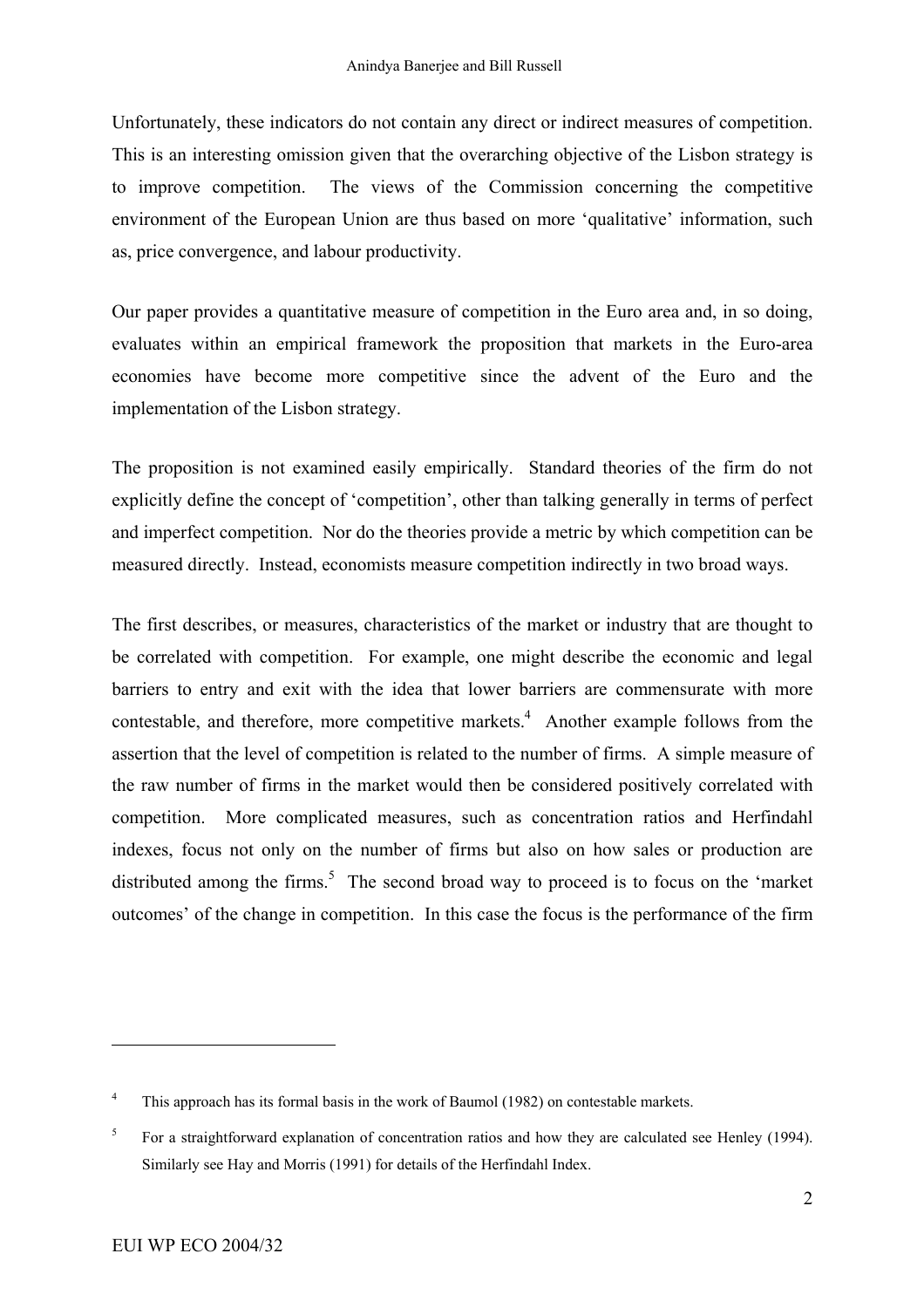relative to the perfectly competitive profit maximising model. In particular, the divergence of price from marginal costs is considered *prima facie* evidence that a market is uncompetitive.<sup>[6](#page-5-0)</sup>

Measuring competition by the characteristics of the market is often unhelpful when examining our proposition above. While the Lisbon strategy has led to changes in the legislative framework of the economic environment, it is unclear if these changes have already resulted in an effective increase in competition. Furthermore, measures of industry concentration are likely to indicate either no change or an increase in concentration with the reforms contained in the Lisbon strategy and after the introduction of the Euro *even if competition in the general sense has increased.*

As an example, consider the effects that introducing the Euro may have had upon competition in the market for a hypothetical Good 'X'. Suppose that prior to January 1999 there were eleven domestic firms producing Good X in each of the 11 countries in the Euro area. Measures of industry concentration calculated on a production basis would indicate that the market in each country had one monopoly supplier. If the measure of concentration is calculated by sales within the country (i.e. some sales are satisfied by foreign suppliers) then how close the market in each country is to a monopoly depends on the dominance of each domestic producer. In contrast, concentration ratios calculated on the basis of the Euro area where there are 11 firms would suggest that the market is considerably away from a monopoly even though each firm may be the monopoly supplier in each country (i.e. there are no imports) or nearly the monopoly supplier. On day one after introducing the Euro, concentration measures of competition will not have changed but if consumers are now more willing to purchase Good X (now relatively cheaper due to the decrease in uncertainty and exchange rate costs) from a 'foreign' supplier then competition in a 'real' sense will have increased.

<span id="page-5-0"></span><sup>6</sup> Ostroy (1980) proposes the 'no-surplus allocation' as an alternative to the perfectly competitive (or Walrasian) definition of competitive equilibrium. This allocation is equivalent to agents facing Walrasian prices and perfectly elastic demand schedules for the goods they sell. Unfortunately, this approach suffers in the same way as standard theories as it does not define (or explain) the relationship between competition and surplus so that it can become a metric for competition.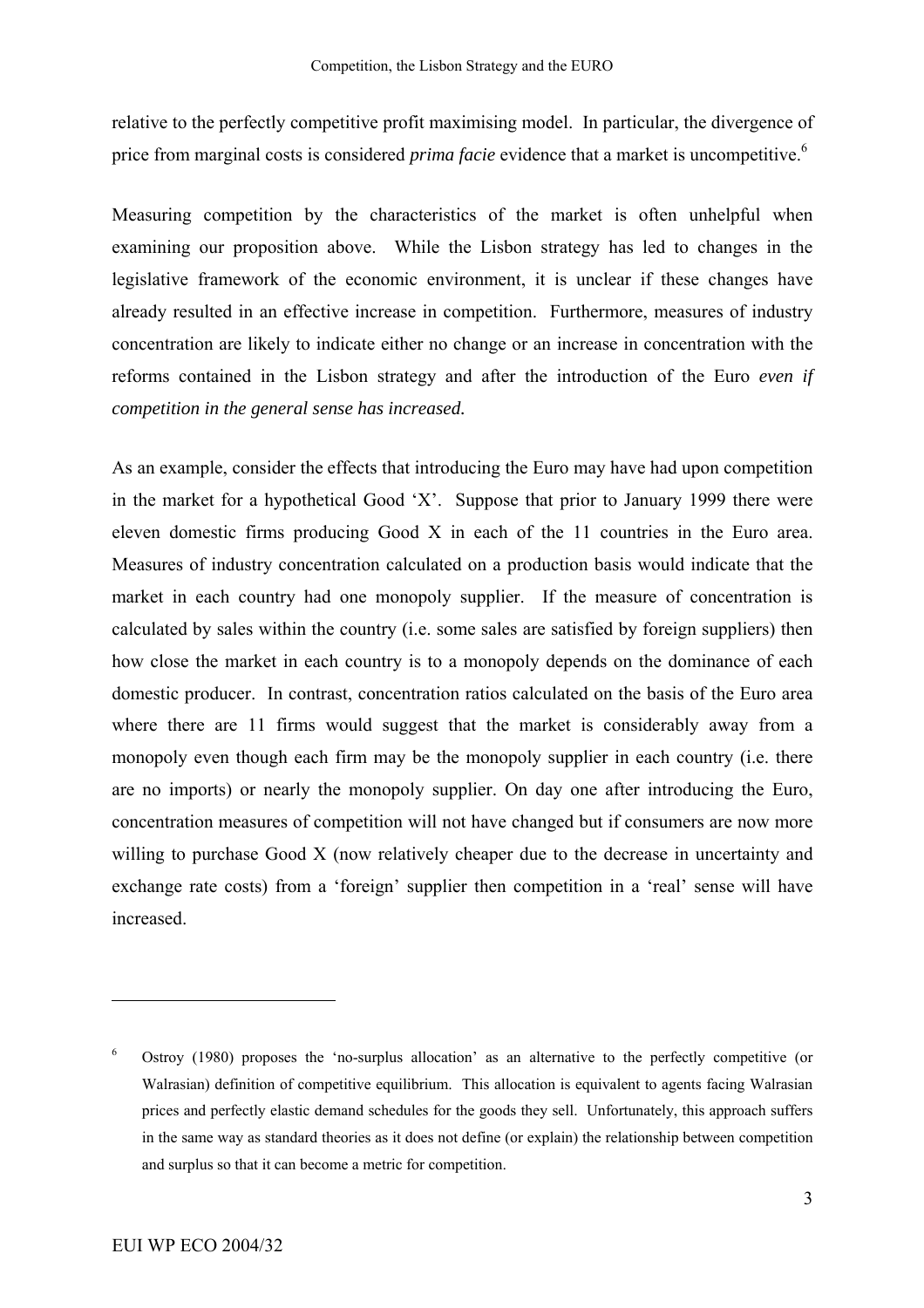How might the increased competition manifest itself? In response to the now relatively cheaper imports, firms may lower their prices and markup. One could imagine the extreme case where prices and the markup fall so that relative prices in each country are unaffected by the introduction of the Euro meaning that the distribution of sales remains the same and measures of industry concentration are unaffected. Another response may be for firms to merge which would reduce competition and lead to an increase in prices and the markup. Therefore, there may be two opposing forces on both the markup and competition following the introduction of the Euro. $<sup>7</sup>$ </sup>

The difficulty is to judge if competition has on balance increased in the face of these opposing forces. One way to proceed is to focus on the market outcome in terms of the firm's surplus profit or, in practical terms, the markup. A fall in the markup implies that there is a net benefit to consumers and a net loss to firms which is consistent with the outcome that would ensue if there was an increase in competition.<sup>8</sup> Therefore, one indirect measure of competition would be the markup such that a decrease in the markup, all else equal, is concomitant with a net increase in competition. This is in contrast with measures of industry concentration that may either increase or decrease following the introduction of the Euro (and the Lisbon strategy) even though competition in a real sense has unambiguously increased.

## **2. THE MARKUP AS AN INDICATOR OF COMPETITION**

A number of issues arise when using the markup as an indirect measure of competition which we need to resolve in turn. First, marginal costs are difficult (or impossible) to measure along with the prices associated with them.<sup>9</sup> It is therefore more convenient to consider the markup

<span id="page-6-0"></span><sup>7</sup> This example indicates why industry concentration may be a poor measure of 'competition' when the framework of the industry is altered.

<span id="page-6-1"></span><sup>8</sup> This is not devoid of value judgement. First we are implicitly saying that consumers are valued more highly than firms in the transfer of surplus. Second, there are other aspects, such as product diversity, that are not captured by the markup but may be a result of increased competition.

<span id="page-6-2"></span><sup>9</sup> While marginal costs are straightforward to economists dealing with continuous production functions and homogeneous goods, they are less straightforward in a world with joint products and inputs that cannot be clearly identified as marginal or fixed. For example, the slaughter of a sheep produces a range of products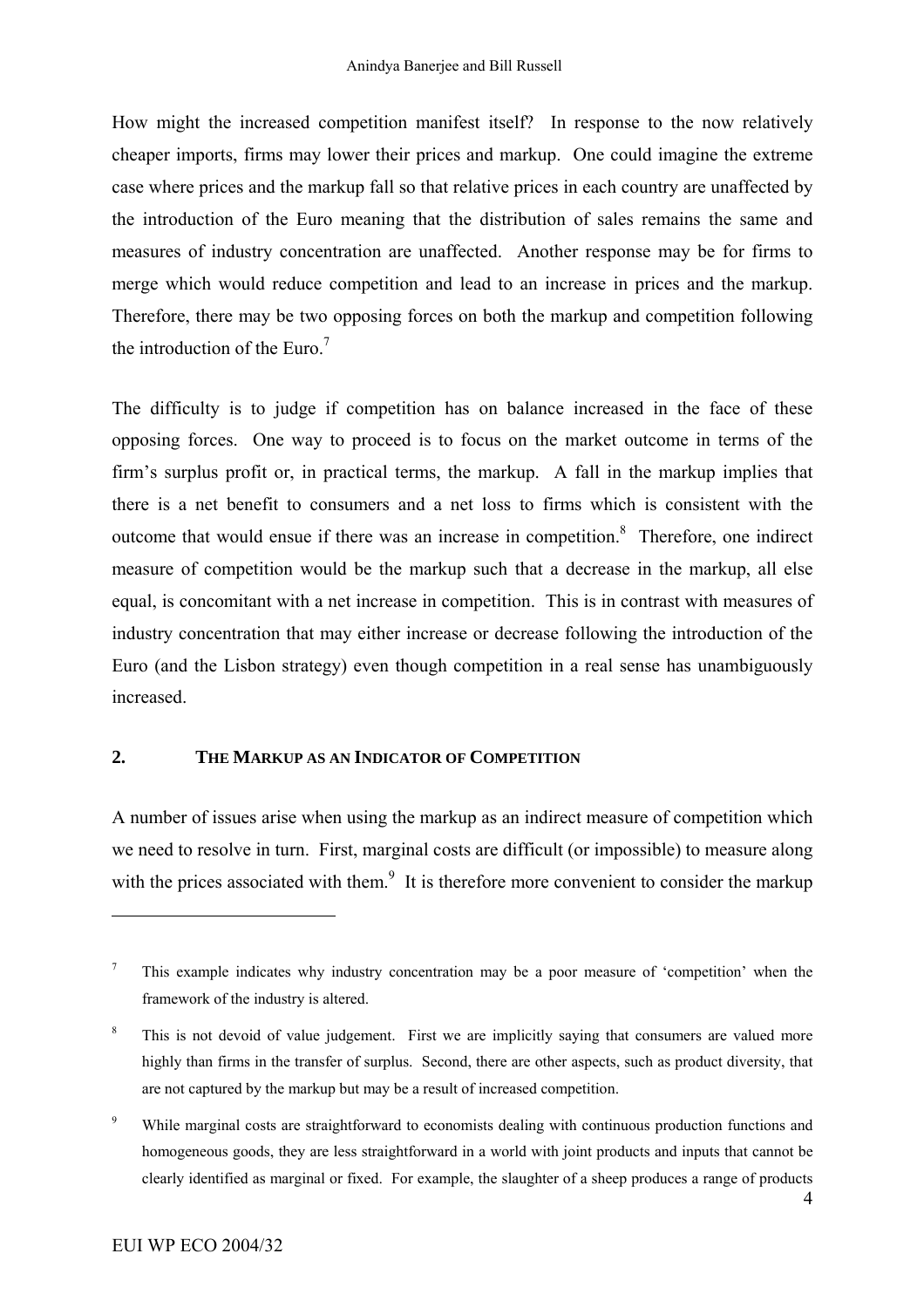on unit or average costs. While it is not necessarily the case that reductions in the marginal cost markup corresponds to a reduction in the unit cost markup it is likely that movements in the latter will approximate movements in the former.

Second, structural changes in the production process over time may lead to structural shifts in the markup that are independent of any changes in competition. Any shifts in the structure of the economy will make it more difficult to find a stable relationship between the markup and other macroeconomic variables. However, in the estimation that follows our relationship of interest appears stable. This leads us to believe that structural changes do not pose any difficulty in our analysis.

Third, as we will see below in Section 3, the level of the markup partly depends on the rate of inflation as well as the level of demand over the business cycle. These variables are controlled for in the empirical analysis below which attempts to identify any change in the markup following the introduction of the Euro and the implementation of the Lisbon strategy.

Finally, it is important that the price and cost series have the same coverage of items in their construction and this reduces our choice of the available data series considerably. For example, the price series and the cost series must be related to the same good or basket of goods, otherwise changes in the markup may simply be due to differences between the markets for the different goods. This is also the case when using aggregate data where the price and costs series need to have the same coverage. We could use industry data to calculate the markup but this is not available for most Euro-area countries other than at the annual frequency. Given the short time span since the introduction of the Euro and the implementation of the Lisbon strategy, it is necessary to use data more frequent than data

from the sheep itself and the labour used in slaughtering the sheep. How the cost of the sheep and the labour is allocated to each of the joint products of the slaughtered sheep is arbitrary and therefore, the marginal cost of a leg of lamb is also arbitrary. Furthermore, even the simple question of whether or not the labour is fixed or marginal is not easily answered and, depending on the assumptions made, would affect any calculation of marginal costs. There may well be a set of prices for the joint products that would maximise the profits from the slaughtered sheep but this does not imply that we may be able to measure marginal costs or that they are uniquely defined.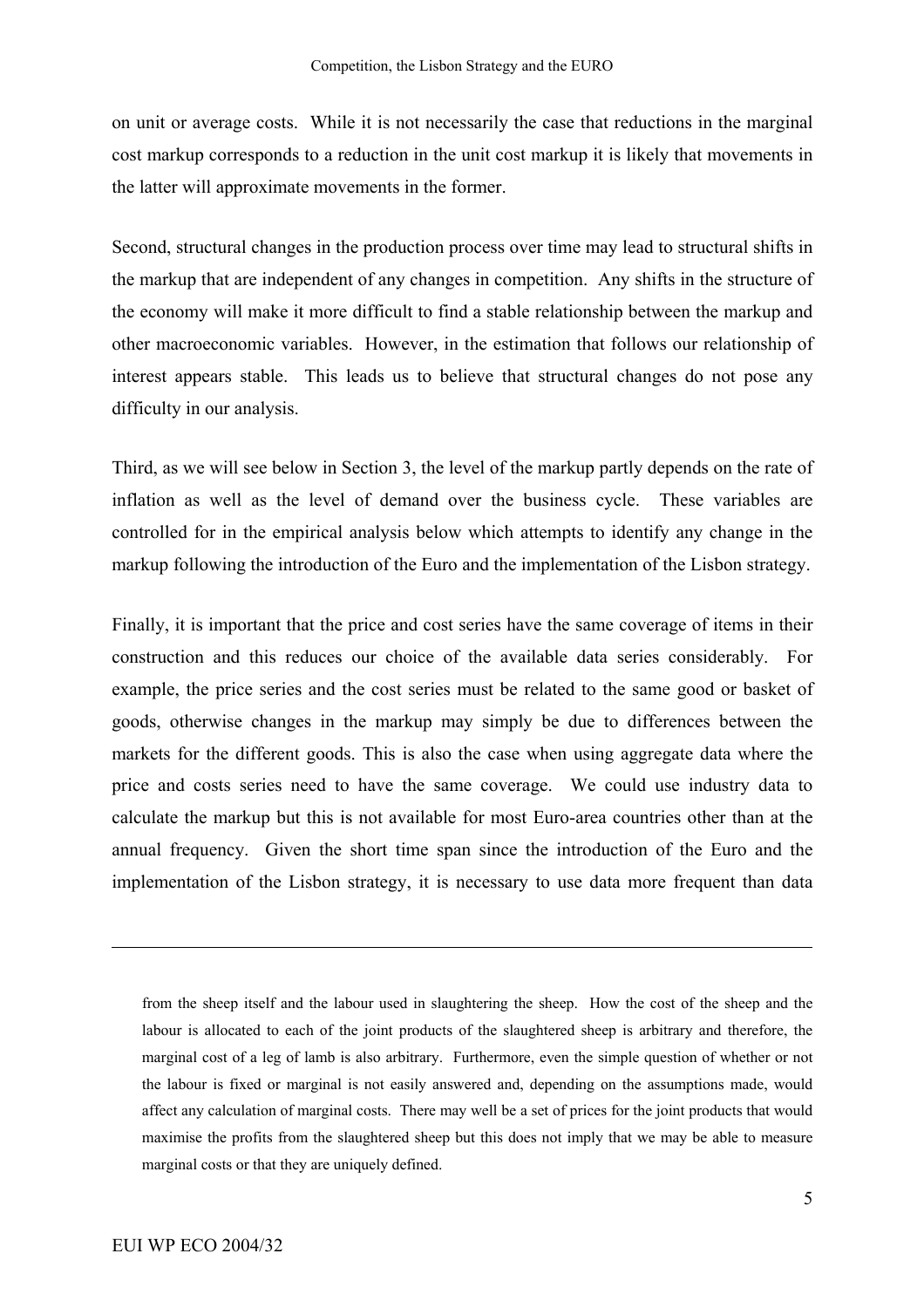measured at an annual frequency and we have settled for the purposes here to use quarterly aggregate price and cost data.

The two panels in Graph 1 show the aggregate unit cost markup of the GDP implicit price deflator on unit labour costs for eight of the eleven Euro-area countries in January 1999. The line labelled 'Euro area 7' on each graph is a weighted average markup of the eight markups less that of Finland[.10](#page-8-0) The graphs indicate that this measure of the markup (which is the inverse of labour's income share) has varied widely over the past twenty or so years but has in general increased by between 5 per cent (France) and 20 per cent (Italy). Even though there are long periods of decline in the markup for some counties (notably Finland and Spain in the late 1980s and early 1990s), the markup does in general increase for all the countries. This leads the weighted average markup represented as 'Euro area 7' to increase by around 10 per cent between March 1980 and March 2003. Of some interest is the relative stability of the markup for the countries in the top panel of the graph (Austria, Belgium, France and Germany) compared with the countries in the lower panel (Finland, Italy, Netherlands and Spain).

Of more interest for our purposes is the recent general decline in the markup that is evident in the graphs. In a practical sense, January 1999 is the obvious 'starting' date of the Euro although its effects may have been anticipated by a number of months. In contrast, the 'Lisbon strategy' was announced in March 2000 but the speed and degree of implementation of the strategy has varied greatly between member states. Consequently, we focus on January 1999 and the introduction of the Euro in the analysis that follows. Table 1 reports the total change in the level of the markup between December 1998 and March 2003 and shows the markup increased by 3 ¼ per cent in Austria, was largely unchanged in Germany and fell in the remaining countries. Overall the weighted average markup, 'Euro area 7', has fallen by  $\frac{3}{4}$  of a percentage point.

<span id="page-8-0"></span><sup>&</sup>lt;sup>10</sup> The countries in the graphs and subsequent empirical analysis are chosen on the basis of data availability. Details concerning the data and its sources, as well as the construction of the 'Euro area 7' series, are set out in the data appendix.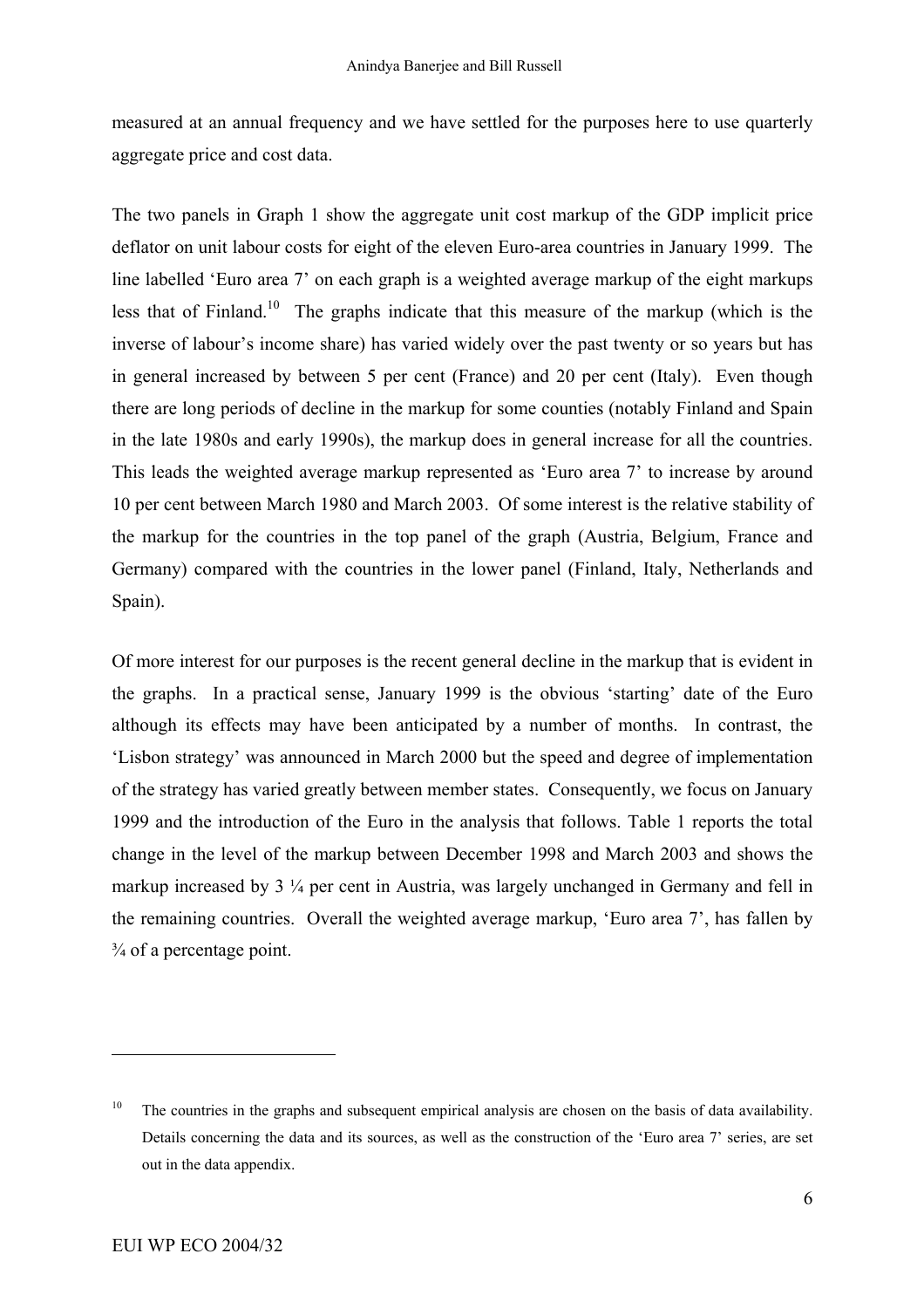The decline in the markup since January 1999 can be demonstrated more formally by estimating a static model of the markup where the markup is regressed on a constant and two linear trends. The first trend is for the full sample and the other runs between March 1999 and the end of the sample. The results and details of the estimation are reported in Table 2. There are a number of similarities in the estimates for each country. Except for Spain where the trend over the whole sample is insignificant, it is estimated that the markup for the remaining countries increased over the sample at an annual rate of between 0.2 of a percentage point (Austria) and 1 percentage point (Italy). Overall the weighted average increase in the markup as indicated by the 'Euro area 7' model was 2/3 of a percentage point per annum. This trend increase in the markup over the last 20 years may have been due to persistent changes in the underlying structure of the economies although we will argue below that the increase mirrors (and can be explained by) the trend decline in the rate of inflation.

Estimates of the short-trend for each country are also similar. In five of the countries (Belgium, France, Germany, Italy and the Netherlands) the markup declines after the introduction of the Euro. This leaves one country where the markup increased after January 1999 (Austria) and two where there is no significant change (Finland and Spain). The weighted average decrease in the markup after the introduction of the Euro as measured by 'Euro area 7' is at a rate of around ¾ of a percentage point per annum.

We might conclude therefore from the graphs, Table 1 and the estimates reported in Table 2 that there is *prima facie* evidence that there has been a decline in the markup following the introduction in the Euro and the implementation of the of the Lisbon strategy and that this decline is consistent with an increase in competition. However, to examine this issue more fully it is necessary to account for other influences that may have affected the markup both before and since March 1999 so as to determine the extent of the decline in the markup that can be attributed to any increase in competition. It is these other influences to which we now turn.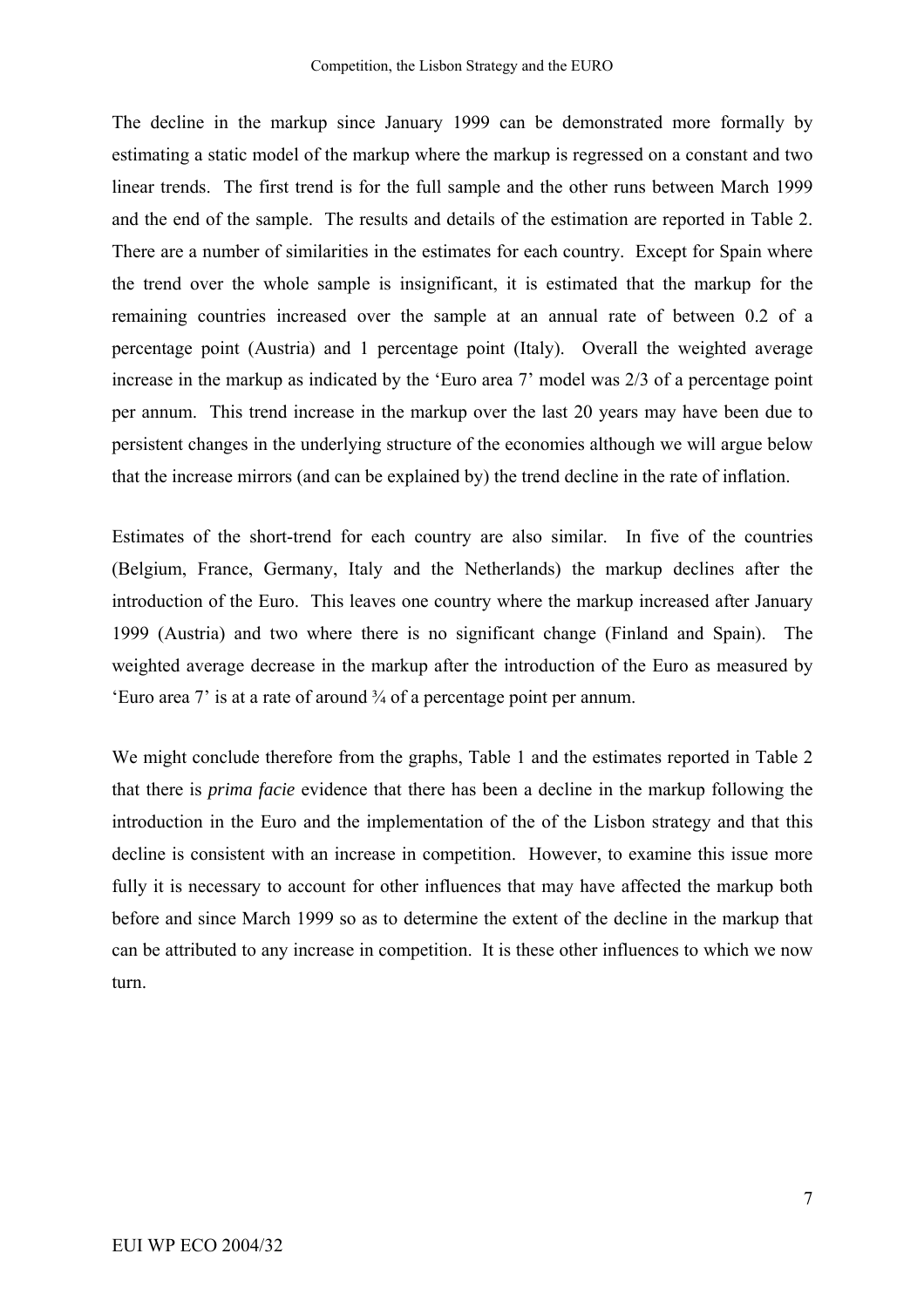

**Graph 1: Markup of Price on Unit Labour Costs March 1980 – March 2003** 

Notes: The markup is measured as the logarithm of GDP implicit price deflator divided by unit labour costs. The calculation and data sources are discussed in the data appendix.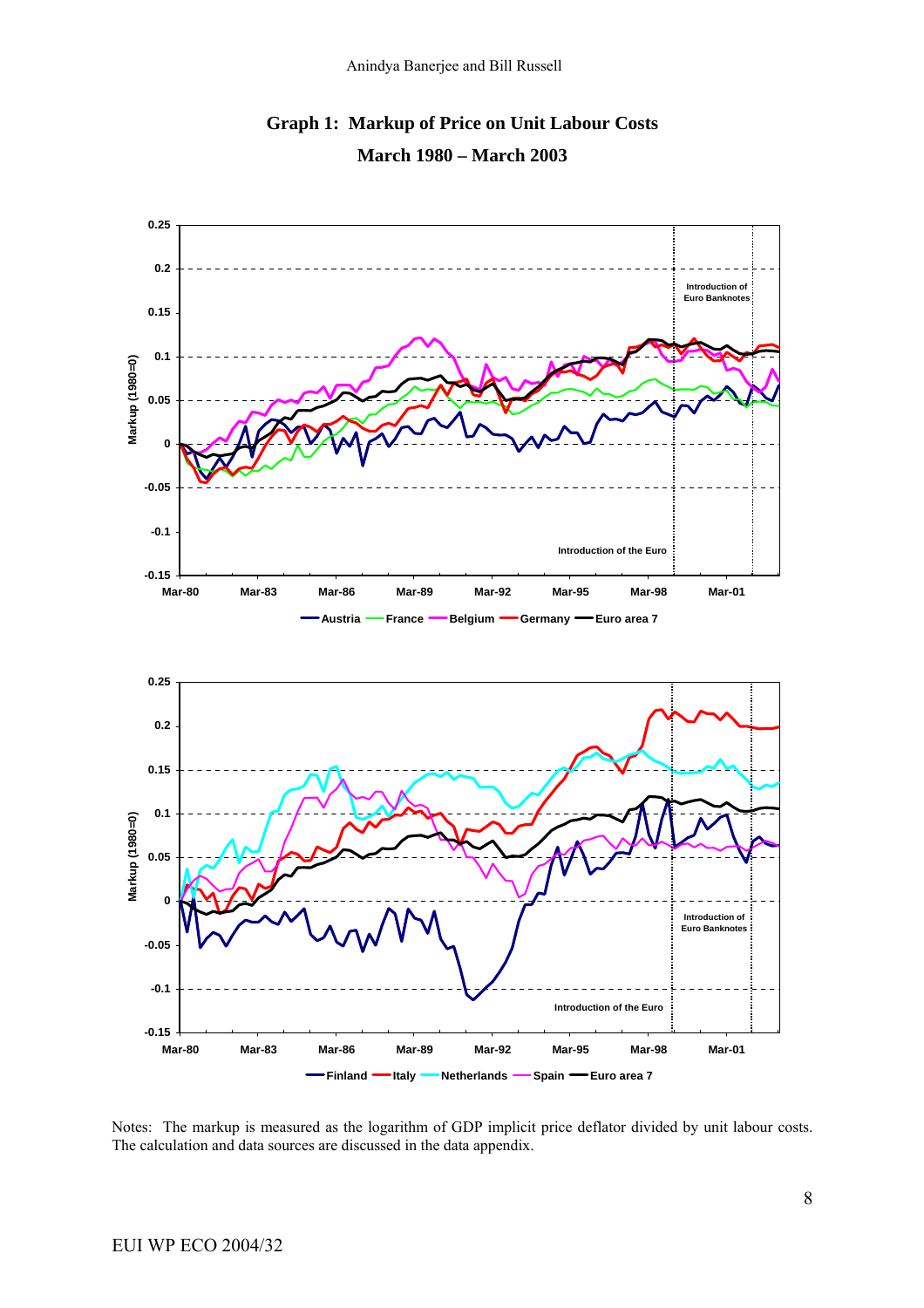#### **Table 1: Percentage Change in the Markup**

| <b>Between December 1998 and March 2003</b> |                       |                        |  |                             |                 |  |
|---------------------------------------------|-----------------------|------------------------|--|-----------------------------|-----------------|--|
| Austria                                     |                       | $3\frac{1}{4}$ Finland |  | $-5\frac{1}{4}$ Netherlands | $-1\frac{3}{4}$ |  |
| Belgium $-2\frac{1}{4}$ Germany             |                       |                        |  | Spain                       | $- \frac{1}{4}$ |  |
| France                                      | $-2\frac{1}{4}$ Italy |                        |  | $-1$ 'Euro area 7'          | $- \frac{3}{4}$ |  |

|               | <b>Table 2: Estimated Trends in the Markup</b> |                  |                       |                                              |  |  |
|---------------|------------------------------------------------|------------------|-----------------------|----------------------------------------------|--|--|
|               | Constant                                       | Trend            | Short-trend           | Diagnostics                                  |  |  |
| Austria       | $-0.0095$<br>$(-3.2)$                          | 0.0005<br>(7.4)  | 0.0016<br>(3.6)       | $\overline{R}^2 = 0.63$ , DW=0.84, SEE=0.02. |  |  |
| Belgium       | 0.0272<br>(6.1)                                | 0.0012<br>(12.1) | $-0.0042$<br>$(-6.3)$ | $\overline{R}^2$ = 0.61, DW=0.22, SEE=0.02.  |  |  |
| France        | $-0.0225$<br>$(-6.8)$                          | 0.0014<br>(18.7) | $-0.0039$<br>$(-7.9)$ | $\overline{R}^2$ = 0.80, DW=0.15, SEE=0.02   |  |  |
| Finland       | $-0.0678$<br>$(-7.9)$                          | 0.0015<br>(7.5)  | 0.0009<br>(0.7)       | $\overline{R}^2$ = 0.52, DW=0.24, SEE=0.04   |  |  |
| Italy         | $-0.0074$<br>$(-1.7)$                          | 0.0026<br>(25.7) | $-0.0012$<br>$(-1.8)$ | $\overline{R}^2 = 0.91$ , DW=0.22, SEE=0.02  |  |  |
| Germany       | $-0.0290$<br>$(-11.3)$                         | 0.0019<br>(31.9) | $-0.0022$<br>$(-5.7)$ | $\overline{R}^2$ = 0.94, DW=0.55, SEE=0.01.  |  |  |
| Netherlands   | 0.0665<br>(13.4)                               | 0.0014<br>(12.9) | $-0.0042$<br>$(-5.6)$ | $\overline{R}^2 = 0.65$ , DW=0.24, SEE=0.02  |  |  |
| Spain         | 0.0643<br>(8.7)                                | 0.0000<br>(0.3)  | $-0.0004$<br>$(-0.4)$ | $\overline{R}^2 = 0.02$ , DW=0.08, SEE=0.03. |  |  |
| 'Euro area 7' | $-0.0026$<br>$(-1.0)$                          | 0.0016<br>(25.8) | $-0.0022$<br>$(-5.5)$ | $\overline{R}^2$ = 0.90, DW=0.13, SEE=0.04.  |  |  |

Notes: (i) The estimated model is:  $LMU = \delta_0 + \delta_1$  *Trend* +  $\delta_2$  *Short Trend* +  $\varepsilon$  where  $LMU$  is the natural logarithm of the markup of price on unit labour costs, and 'Short-trend' is unity between March 1980 to December 1988 and then unit increases from March 1999 to March 2003; (ii) The models were estimated using ordinary least squares over the period March 1980 to March 2003 with  $n = 93$ ; and (iii) t statistics reported in brackets.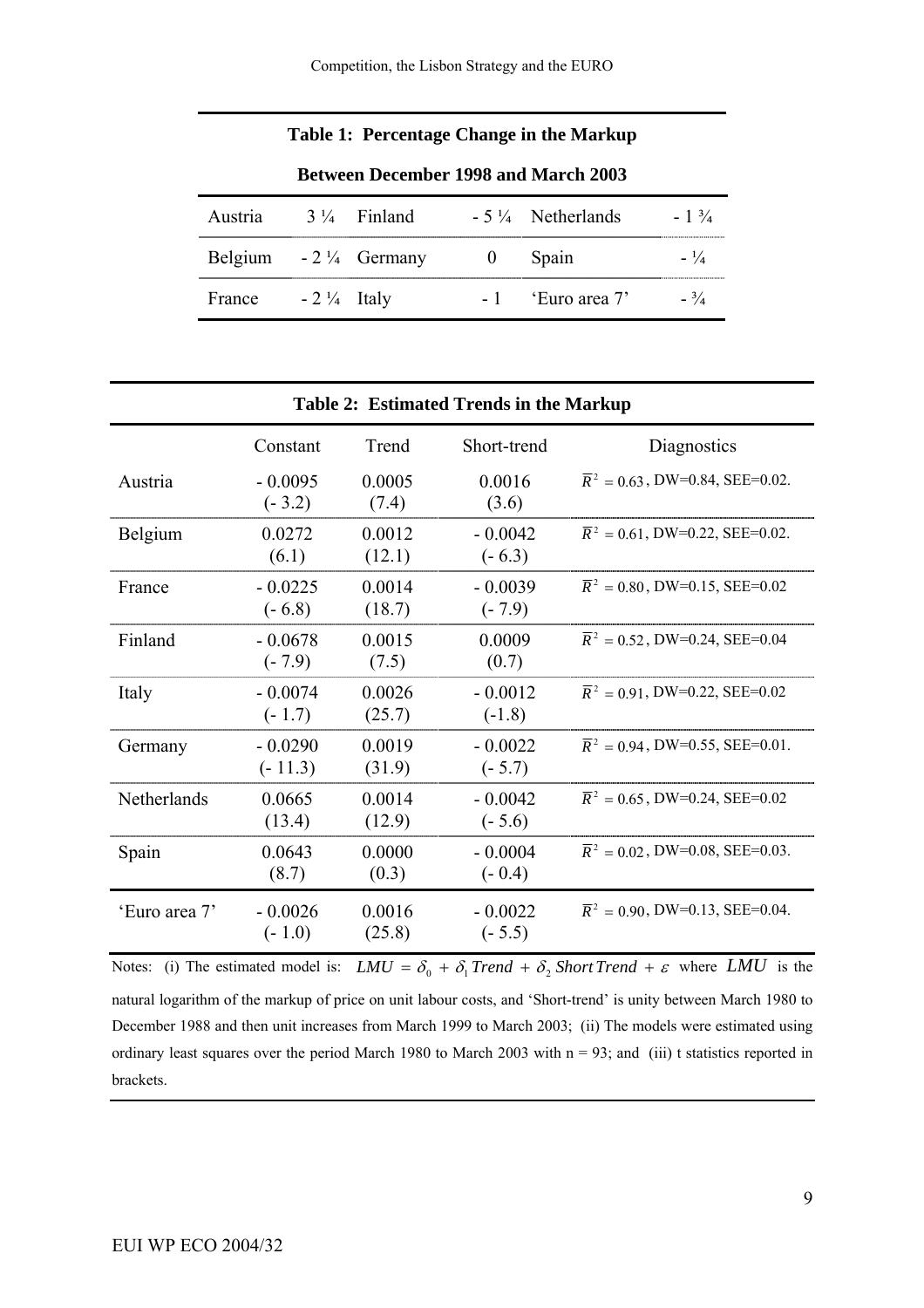#### **3. INFLATION, THE BUSINESS CYCLE AND THE MARKUP**

Two major influences on the markup are considered extensively in the literature. The first is the business cycle and the second is inflation. The staggered pricing models of Calvo (1983) and Rotemberg (1982), elasticity-of-demand models of Gali (1994), customer market models of Phelps and Winter (1970), and the implicit collusion model of Rotemberg and Woodford (1992) all suggest that the markup is likely to be countercyclical. The macroeconomic models of Layard, Nickell and Jackman (1991), Lucas (1973), Kydland and Prescott (1988), and Blanchard and Kiyotaki (1987) also imply that the markup (equivalent to the inverse of the real wage in these models) is counter-cyclical.<sup>11</sup>

No less important is the influence of inflation on the markup. Three largely separate literatures have developed explaining the impact of inflation on the markup. The first is based on the 'menu' cost argument of Mankiw (1985) and Parkin (1986). Rotemberg (1983), Kuran (1986), Naish (1986), Danziger (1988), Konieczny (1990) and Bénabou and Konieczny (1994) model the price setting behaviour of firms to show that inflation has a negative impact on the average markup.<sup>12</sup>

The second literature focuses on the difficulties that price setting firms face when coordinating price changes in an inflationary environment when information is missing. Russell (1998), Russell, Evans, and Preston (2002), and Chen and Russell (2002) also argue that the markup and inflation are negatively related and that the lower markup associated with higher inflation can be interpreted as the cost to firms of overcoming the missing information when setting prices.

<span id="page-12-0"></span><sup>&</sup>lt;sup>11</sup> Rotemberg and Woodford (1991, 1999) argue in favour of counter-cyclical markups after systematically analysing the possible sources of the variation in the marginal cost markup over the business cycle in imperfectly competitive models. See also Johri (2001), Bils and Chang (2000) and Basu (2000).

<span id="page-12-1"></span><sup>&</sup>lt;sup>12</sup> In an important paper, Bénabou and Konieczny (1994) set out an encompassing menu cost model and show that the relationship between inflation and the markup in the menu cost models may be either positive or negative depending on the relative size of inflation, the 'menu' costs, the discount rate, as well as whether the profit function is left-or right-skewed. They conclude that, under 'reasonable' assumptions it is likely the relationship between inflation and the markup is negative.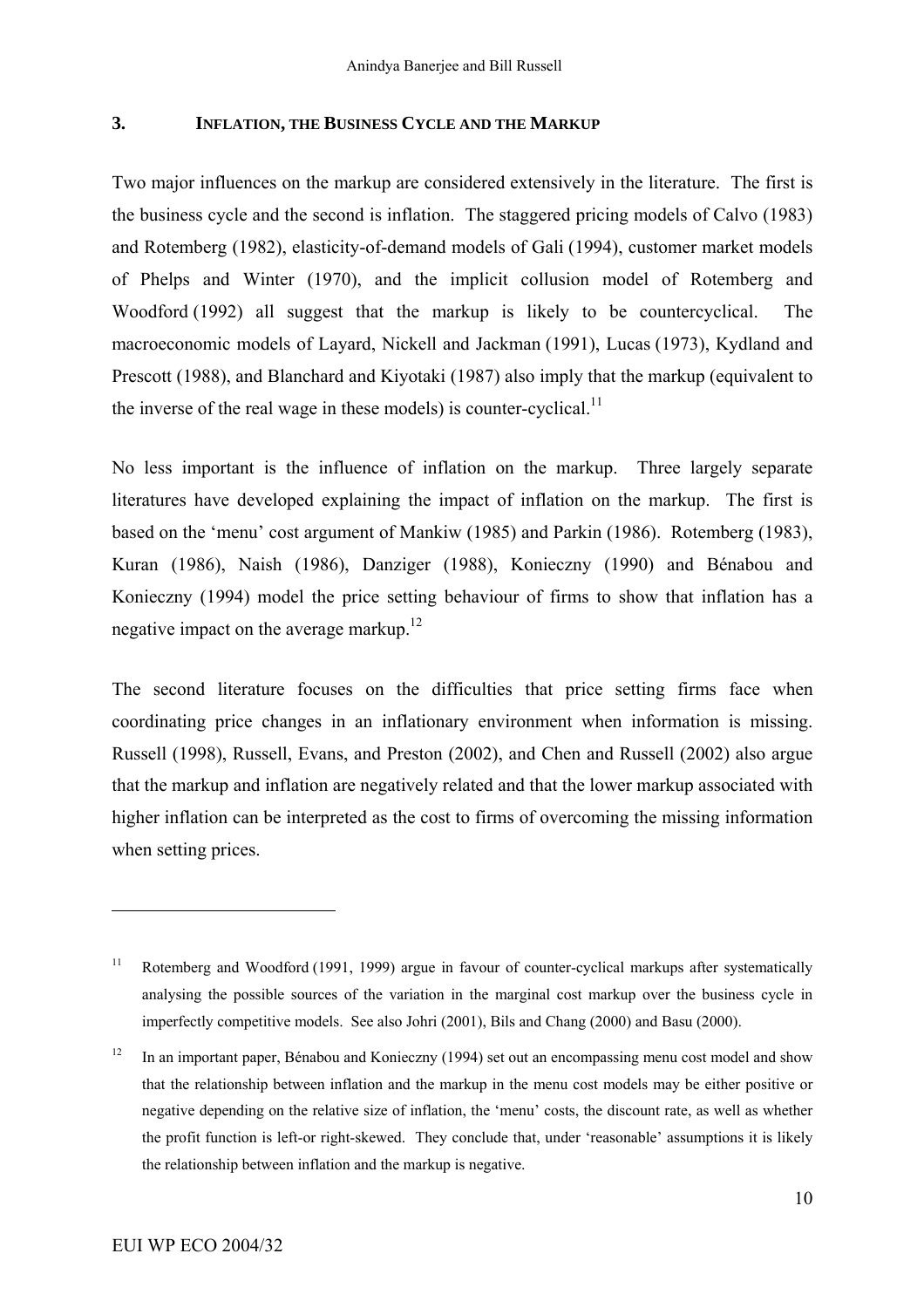The final literature considers the interaction of inflation with the demand for a firm's output. Bénabou (1988, 1992) and Diamond (1993) suggest that higher inflation increases price dispersion and, therefore, the returns to search by consumers increases. Consequently, higher inflation increases search which leads to an increase in competition and a subsequent fall in the markup.

A range of empirical work supports the conclusions of the theoretical papers that there is a negative relationship between inflation and the markup. Richards and Stevens (1987), Bénabou (1992), Franz and Gordon (1993), Cockerell and Russell (1995), de Brouwer and Ericsson (1998), Simon (1999) and Batini, Jackson, and Nickell (2000), Banerjee, Cockerell, and Russell (2001) and Banerjee and Russell (2001a, 2001b, 2003) all identify a negative relationship between inflation and the markup for a range of countries, levels of data aggregation and time periods. A rule of thumb for the magnitude of the inflation-markup relationship is that a fall in annual inflation of 1 percentage point corresponds to a rise in the markup of between  $\frac{1}{2}$  and  $1\frac{1}{2}$  per cent.

The influences of the business cycle and inflation on the markup are evident in the graphs below for the Euro area. In Graph 2 we can observe the counter-cyclical nature of the markup. In particular the strong upward movements of the business cycle variable coincide with falls in the markup series and *vice versa*. Furthermore, we see in Graph 3 that annual inflation declines over the sample by around 15 percentage points accompanied with an increase in the markup of around 10 per cent which is consistent with the 'rule of thumb' outlined above.

We therefore conjecture that the apparent trend increase in the markup over the whole period as described in Table 1 can largely be explained by the trend decline in inflation and does not necessarily reflect structural changes in the economy. Similarly, the change in the behaviour of the markup since January 1999 may also be explained by developments in inflation and the business cycle during this period. In the next section of the paper we devise methods to investigate these conjectures formally and find little evidence to support the original proposition that the markup has declined since January 1999 in some structural sense independently of movements in inflation and the business cycle.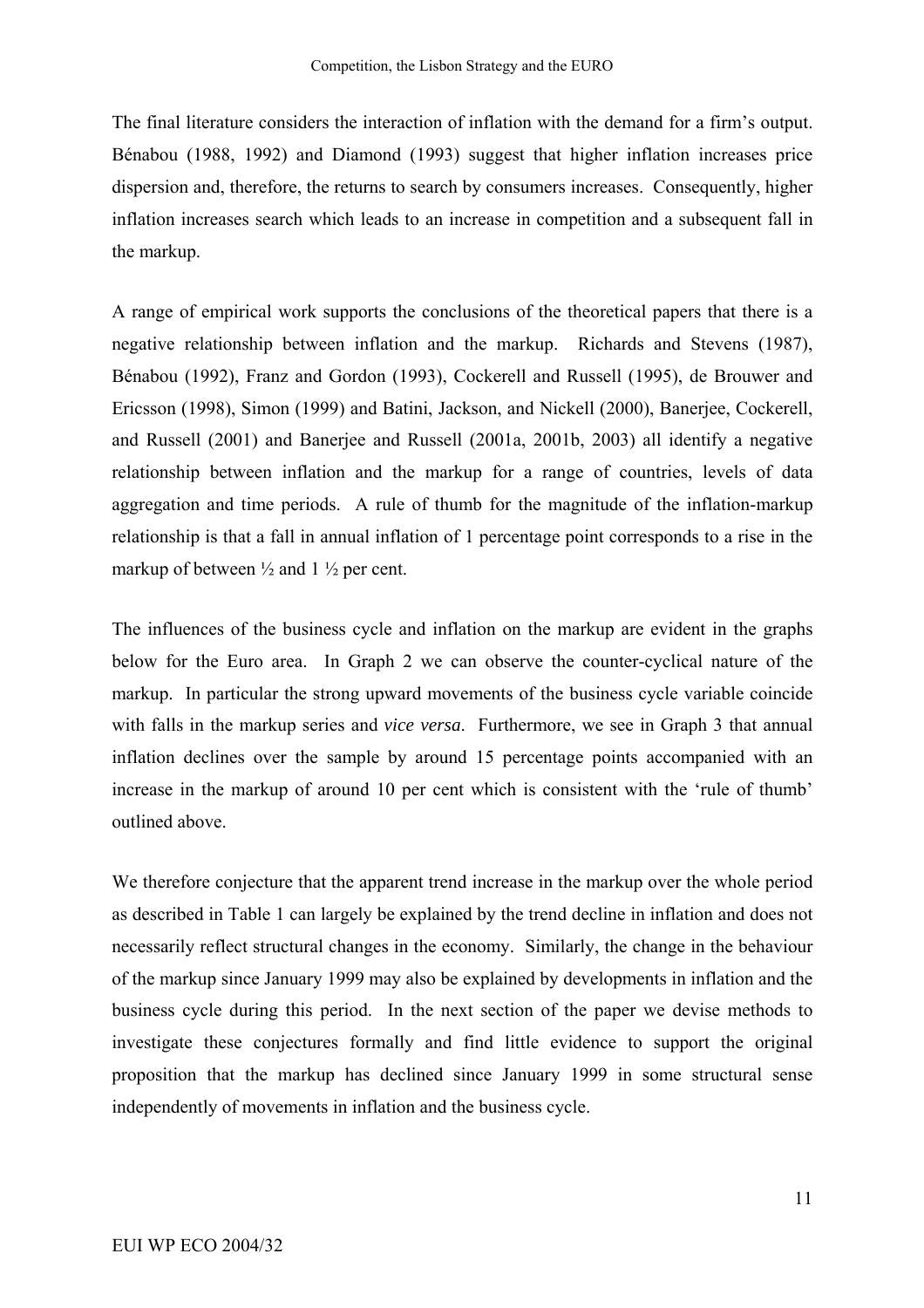

**Graph 2: The Business Cycle and the Markup March 1980 – March 2003** 

Note: The business cycle is defined as the actual unemployment rate less Hodrick-Prescott filtered unemployment rate.



**Graph 3: 'Euro Area 7' Inflation and the Markup**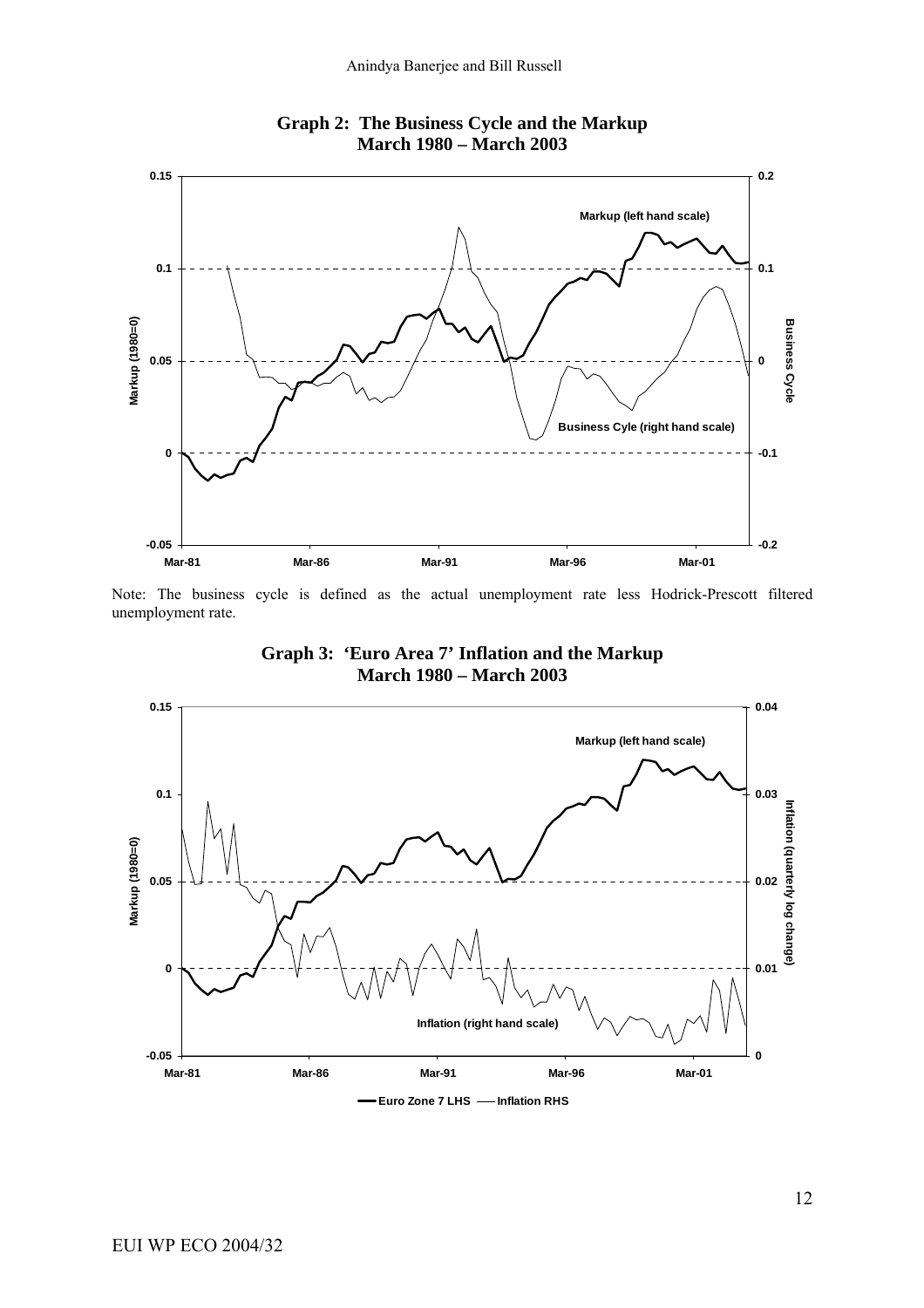#### **4. THE EMPIRICAL ANALYSIS OF THE MARKUP**

The long-run structure of our model is given by:

$$
mu = q - \lambda \Delta p \tag{1}
$$

where *mu* is the markup of price on unit labour costs, *q* is the 'gross' markup,  $\lambda$  is the parameter that measures the trade-off in the long-run between inflation and the markup and referred to as the inflation cost coefficient, and  $p$  is the price level.<sup>13</sup> Lower-case variables denote natural logarithms and  $\Delta$  represents the first change in the series. The markup is calculated as  $p - ulc$  where the price level,  $p$ , is the gross domestic product (GDP) implicit price deflator and  $ulc$  is a measure of unit labour costs.<sup>14</sup> The long-run can be nested within a single equation error correction model which captures the short-run behaviour of inflation and the markup around the equilibrium. This leads us to estimating the following equation:

$$
\Delta mu = \delta_0 + \delta_1 mu_{t-1} + \delta_2 \Delta p_{t-1} + \sum_{i=1}^{j} \Delta mu_{t-i} + \sum_{i=1}^{l} \Delta bc_{t-i} + t + \varepsilon_t
$$
 (2)

where  $bc$  is the business cycle variable measured as the difference between the unadjusted and Hodrick-Prescott filtered unemployment series and  $t$  is a trend.<sup>15</sup> The model was estimated for the period December 1982 to March 2003 for seven Euro-area countries: Austria, Belgium, France, Italy, Germany, Netherlands, Spain, and for a weighted average of

<span id="page-15-0"></span><sup>&</sup>lt;sup>13</sup> The general model estimated here is considered in detail in Banerjee, Cockerell and Russell (2001).

<span id="page-15-1"></span><sup>&</sup>lt;sup>14</sup> The markup is measured as an index number and, therefore, it is unfortunate that analysis of the convergence or otherwise of the markup across countries is not possible. To make such analysis one would need to identify the markup (or price) associated with individual goods that are sold across different countries. Details of the data are provided in the data appendix.

<span id="page-15-2"></span><sup>&</sup>lt;sup>15</sup> The model initially included the level of the markup of price on the price of exports as a proxy for the real exchange rate and to control for the impact of the terms of trade on the GDP implicit price deflator. However in all cases the term was insignificant and, to simplify the exposition, the term is omitted here. This finding is inconsistent with our expectation that changes in the real exchange rate will affect the markup of the GDP deflator on unit labour costs. However, the data is limited in that the export price deflator is not recalculated prior to the introduction of the Euro to account for intra European trade.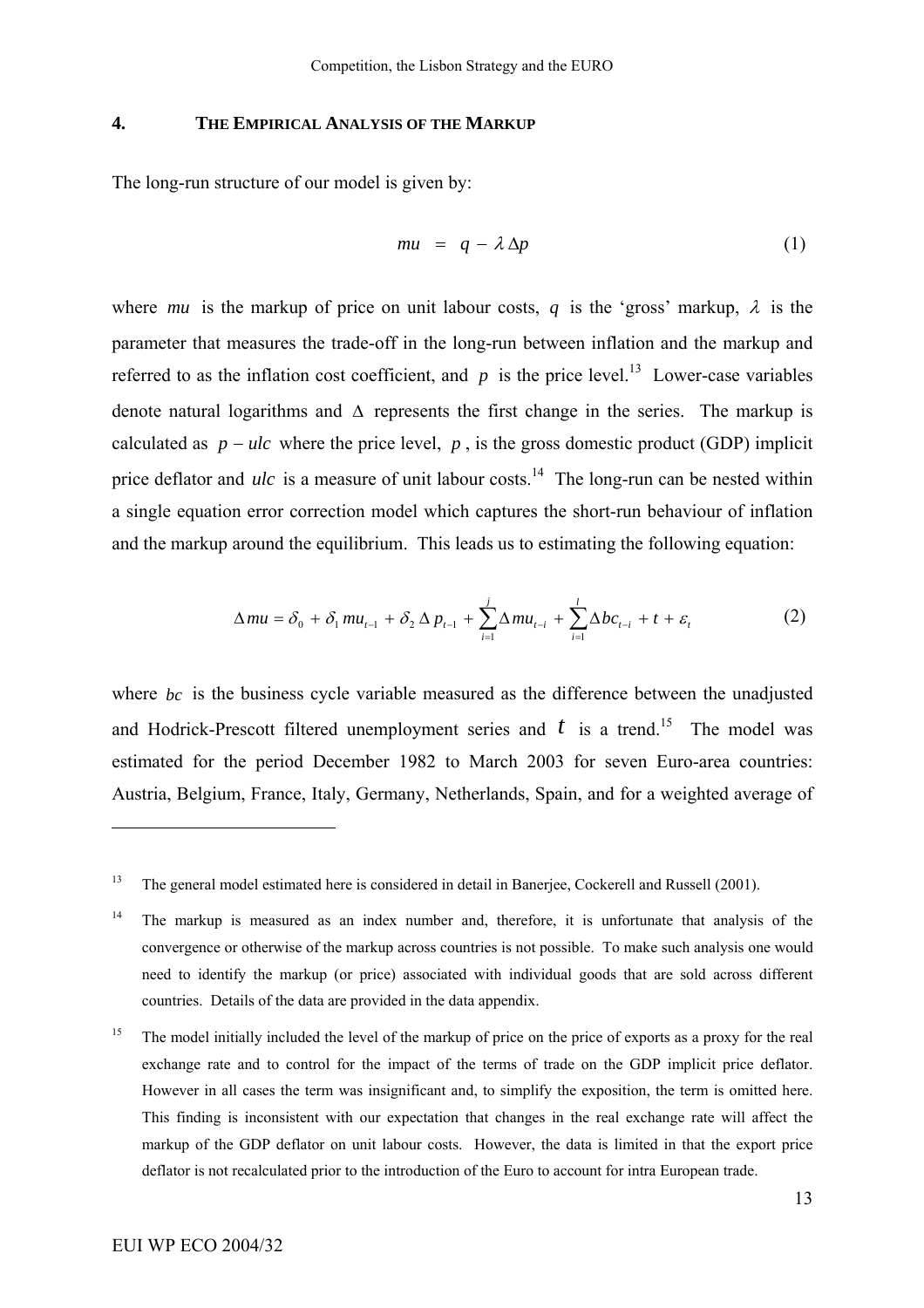these seven countries, 'Euro area 7', using quarterly data taken from the OECD data compendium.[16](#page-16-0) These seven countries make up around 95 per cent of the Euro area measured at constant price GDP in 1995. As we are concerned about the endogeneity status of two of the right hand side variables, namely  $\Delta p_{t-1}$  and  $bc_{t-1}$ , we estimate (2) using instrumental variables where lagged values of the regressors are used as instruments.

Estimating (2) should account for the influences of inflation and the business cycle on the markup. Any trending behaviour of the kind discussed in Section 1 due to either structural changes in the economy or the introduction in the Euro should therefore remain in the estimated residual series,  $\hat{\varepsilon}$ . Thus regressing  $\hat{\varepsilon}$ , on a constant and shift variable, i.e.;<sup>[17](#page-16-1)</sup>

$$
\hat{\varepsilon}_t = \gamma_0 + \gamma_1 \text{Shift} + \nu_t \tag{3}
$$

should reveal significant coefficients for these right-hand-side variables if a structural component is missing from the model given by (2) which may be consistent with the change in the trending behaviour of the markup with the introduction of the Euro.

#### **5. RESULTS**

The results are reported in two stages. Table 3 reports the results from estimating equation (2) for each country and for 'Euro area 7'. Table 4 reports estimates obtained from regressing the residuals for each country on a trend and short-trend. Note that for five of the seven countries considered and for the 'Euro area 7' series, inflation and the business cycle have a significant role to play in explaining the behaviour of the markup. In more detail we see that that the annualised long-run coefficient on annual inflation range between 1.3 and

<span id="page-16-0"></span><sup>&</sup>lt;sup>16</sup> Four countries (Finland, Ireland Luxembourg, and Portugal) that joined the Euro in January 1999 are excluded from the estimation due to the unavailability of all the necessary data. Greece subsequently joined the Euro in January 2001 but we have excluded it due to the short sample following the introduction to investigate.

<span id="page-16-1"></span><sup>&</sup>lt;sup>17</sup> The shift variable is zero up to and including December 1998 and one thereafter.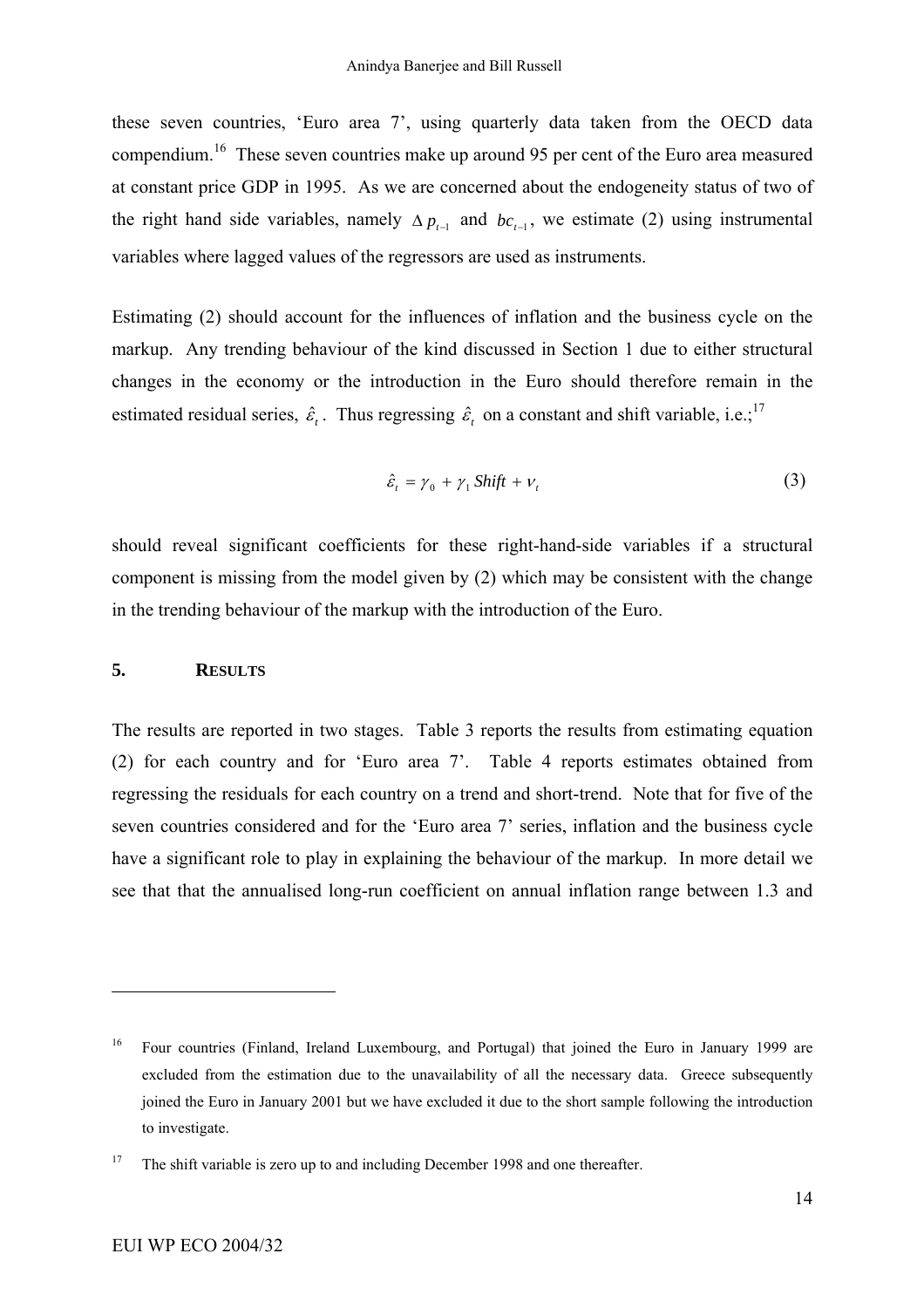1.7, a result which is consistent with results reported in earlier empirical studies.<sup>18</sup> In particular, for the Euro area over this period, a fall in annual inflation of 1 percentage point corresponds to a rise in the markup of around 1.3 per cent. Note also that the specification tests indicate that the models are well specified. This is in stark contrast with the diagnostics presented in Table 1 which show, as expected, strongly correlated behaviour in the residuals.

Table 4 shows that in line with our conjecture above, we find that other than for Austria where the markup increases following the introduction of the Euro (at the 10 per cent level of significance), there is no significant shift in the residual series. Consequently, we cannot identify any change in the markup after March 1999 if we control for the effects of inflation and the business cycle. A final step we take to verify this conjecture is to estimate regression (4) as a pooled panel and the results in Table 5 confirms our finding from the single equation analysis. These results are robust to changing the date at which it is assumed that the introduction of the Euro may have affected competition in the Euro area.

#### **6. DISCUSSION AND CONCLUSION**

The markup has varied considerably over the longer term but since January 1999 most of this variation can be explained by movements in inflation and the business cycle. Therefore, if we take changes in the markup as a proxy for changes in competitiveness, we do not find any evidence of a pro-competitive impact of the creation of the Euro area and the implementation of the Lisbon strategy.

It is likely that we are in a period of transition and that the European Commission is correct in highlighting in their report to the spring 2004 European Council the tardiness of some member states to implement fully and conscientiously the detailed programme started in Lisbon in March 2000. Until that programme has been fully implemented, the full benefits of the Lisbon strategy and the introduction of the Euro in terms of transparency of business dealings and reduction in uncertainty cannot be fully realised. Therefore, the impact of the Euro and the Lisbon strategy on competition remains an area of debate. By suggesting a

<span id="page-17-0"></span><sup>&</sup>lt;sup>18</sup> The quarterly inflation cost coefficient,  $\lambda$ , in Table 3 needs to be multiplied by 0.25 to give the annualised inflation cost coefficient.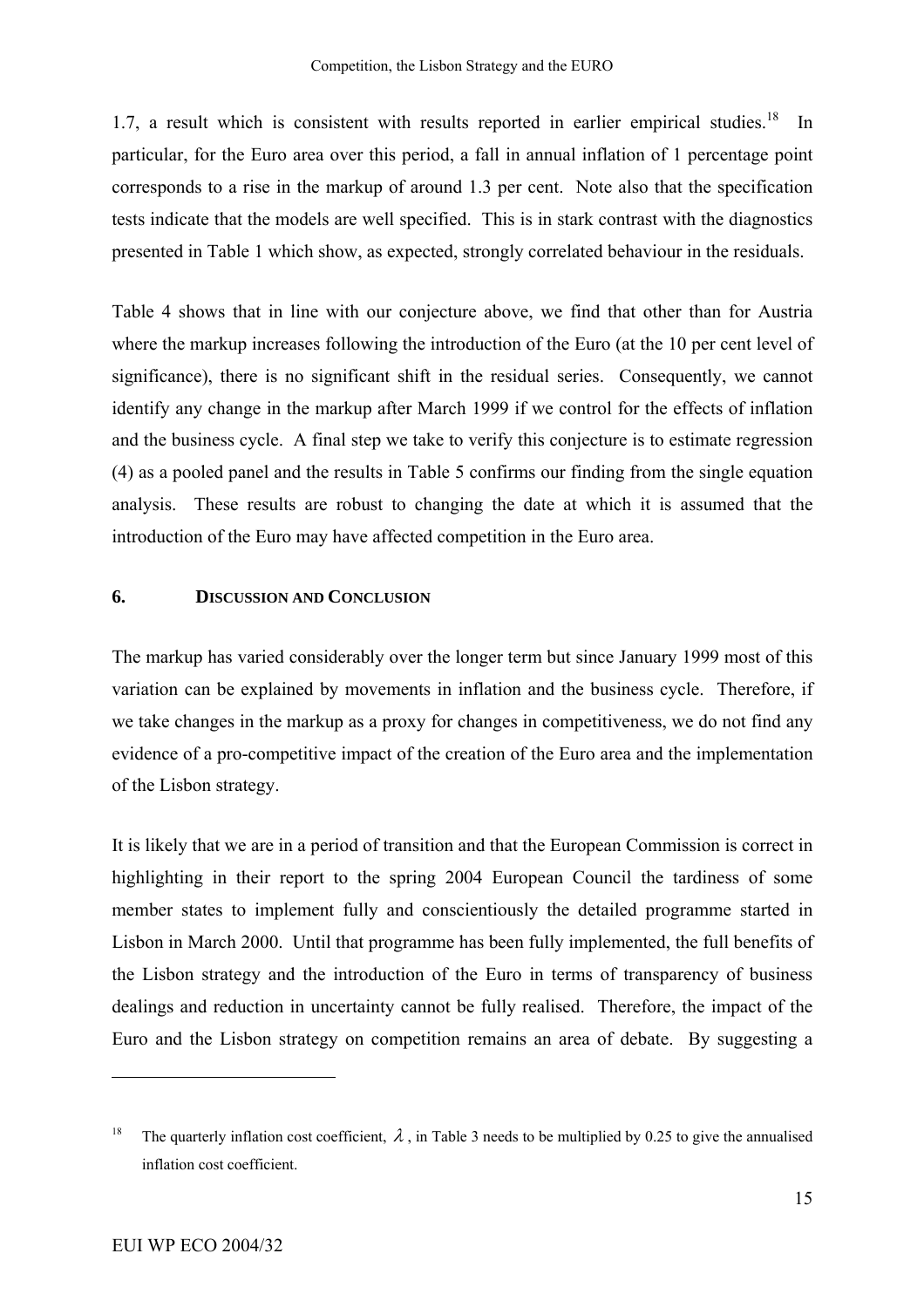methodology to address the question we hope that progress may be made in providing the answers on the effects of pro-competitive arrangements governing the European Union, especially as more data continue to become available.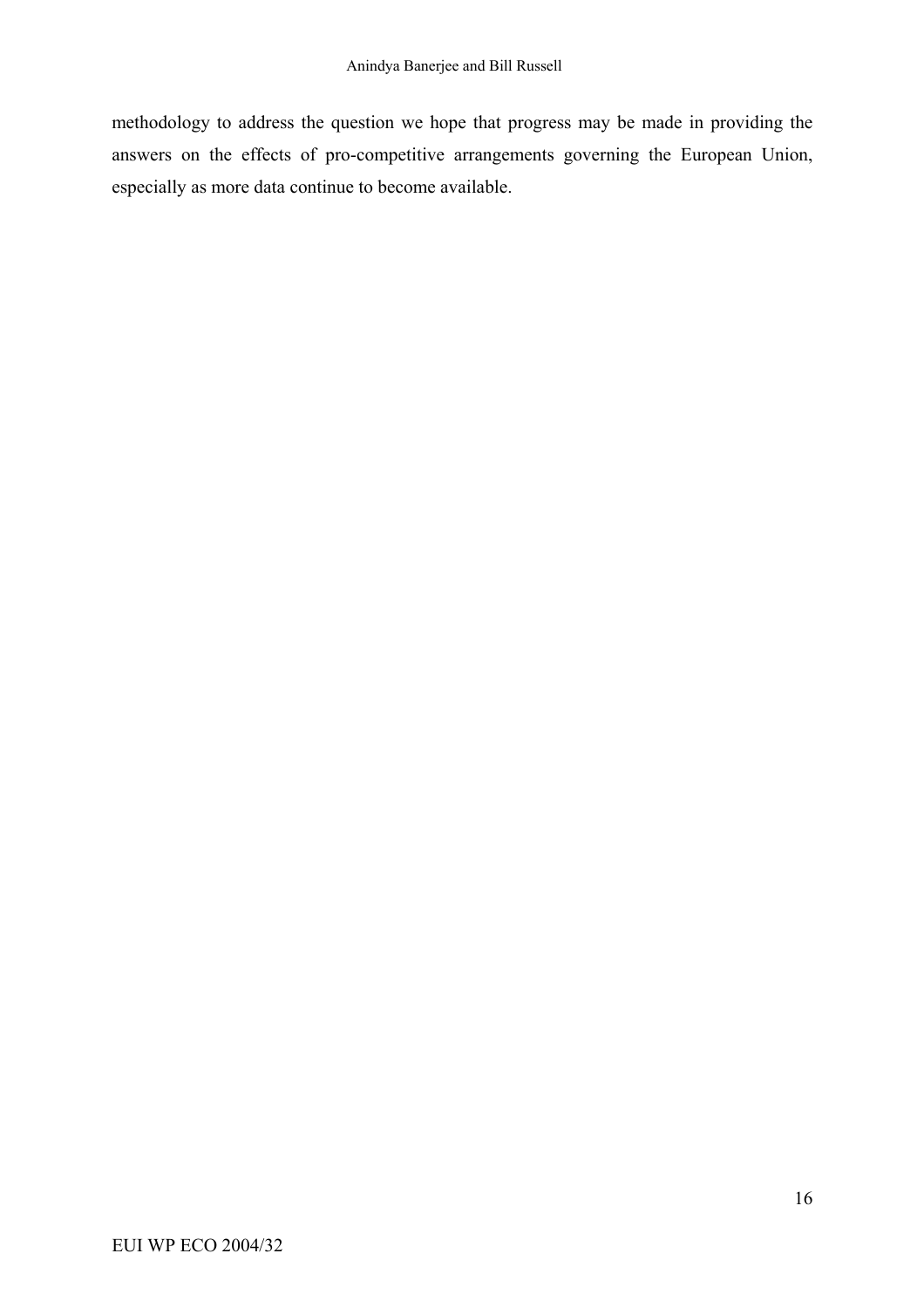| Table 3: Single Equation Model of the Markup – March 1982 to March 2003 |           |                       |                       |                       |                       |                    |                      |                       |                          |
|-------------------------------------------------------------------------|-----------|-----------------------|-----------------------|-----------------------|-----------------------|--------------------|----------------------|-----------------------|--------------------------|
|                                                                         | $\lambda$ | $\delta_{0}$          | $mu_{t-1}$            | $\Delta p_{t-1}$      | $\Delta mu_{t-1}$     | $\Delta^2 p_{t-1}$ | $\Delta bc_{_{t-1}}$ | $t^{\text{(iii)}}$    | Diagnostics              |
| Austria                                                                 | 6.07      | 0.0224<br>(2.9)       | $-0.3669$<br>$(-3.4)$ | $-2.2282$<br>$(-2.3)$ |                       |                    |                      |                       | DW=2.07, SEE=0.015.      |
| Belgium                                                                 |           | 0.0103<br>(2.8)       | $-0.1137$<br>$(-3.0)$ | $-0.0466$<br>$(-0.4)$ | $-0.1994$<br>$(-2.0)$ |                    |                      |                       | DW=1.95, SEE=0.009.      |
| France                                                                  | 4.95      | 0.0137<br>(3.4)       | $-0.1216$<br>$(-2.8)$ | $-0.6019$<br>$(-3.0)$ |                       | 0.4562<br>(2.4)    |                      | $-0.0664$<br>$(-1.8)$ | DW=2.21, SEE=0.005       |
| Germany                                                                 |           | 0.0103<br>(2.1)       | $-0.0681$<br>$(-2.2)$ | $-0.8744$<br>$(-1.3)$ |                       |                    | 0.1077<br>(3.6)      |                       | DW=2.06, SEE=0.009.      |
| Italy                                                                   | 6.43      | 0.0248<br>(3.3)       | $-0.1052$<br>$(-3.2)$ | $-0.6761$<br>$(-2.9)$ |                       |                    |                      |                       | DW=1.68, SEE=0.009       |
| Netherlands                                                             |           | 0.0177<br>(2.1)       | $-0.0967$<br>$(-2.7)$ | 0.7741<br>$(-0.8)$    |                       |                    |                      |                       | $DW=1.66$ , SEE= $0.010$ |
| Spain                                                                   |           | $-0.0008$<br>$(-0.2)$ | $-0.0149$<br>$(-0.3)$ | 0.1318<br>(1.0)       |                       | 0.5291<br>(2.7)    | 0.2010<br>(1.9)      |                       | DW=1.92, SEE=0.09.       |
| Euro area 7                                                             | 5.3       | 0.0140<br>(3.8)       | $-0.1084$<br>$(-3.9)$ | $-0.5730$<br>$(-3.2)$ | 0.2138<br>(2.1)       | 0.3309<br>(1.8)    |                      |                       | DW=2.09, SEE=0.004.      |

Notes: (i) The models were estimated with two lags of the change in the markup, change in inflation and the business cycle. Insignificant variables excluded on the basis of a 5 per cent t-statistic criterion. (ii) t statistics reported in brackets. (iii) Trend coefficient multiplied by 1000. (iv)  $\lambda$  is the implied inflation cost coefficient from equation (1) for models where the markup and inflation are both significant.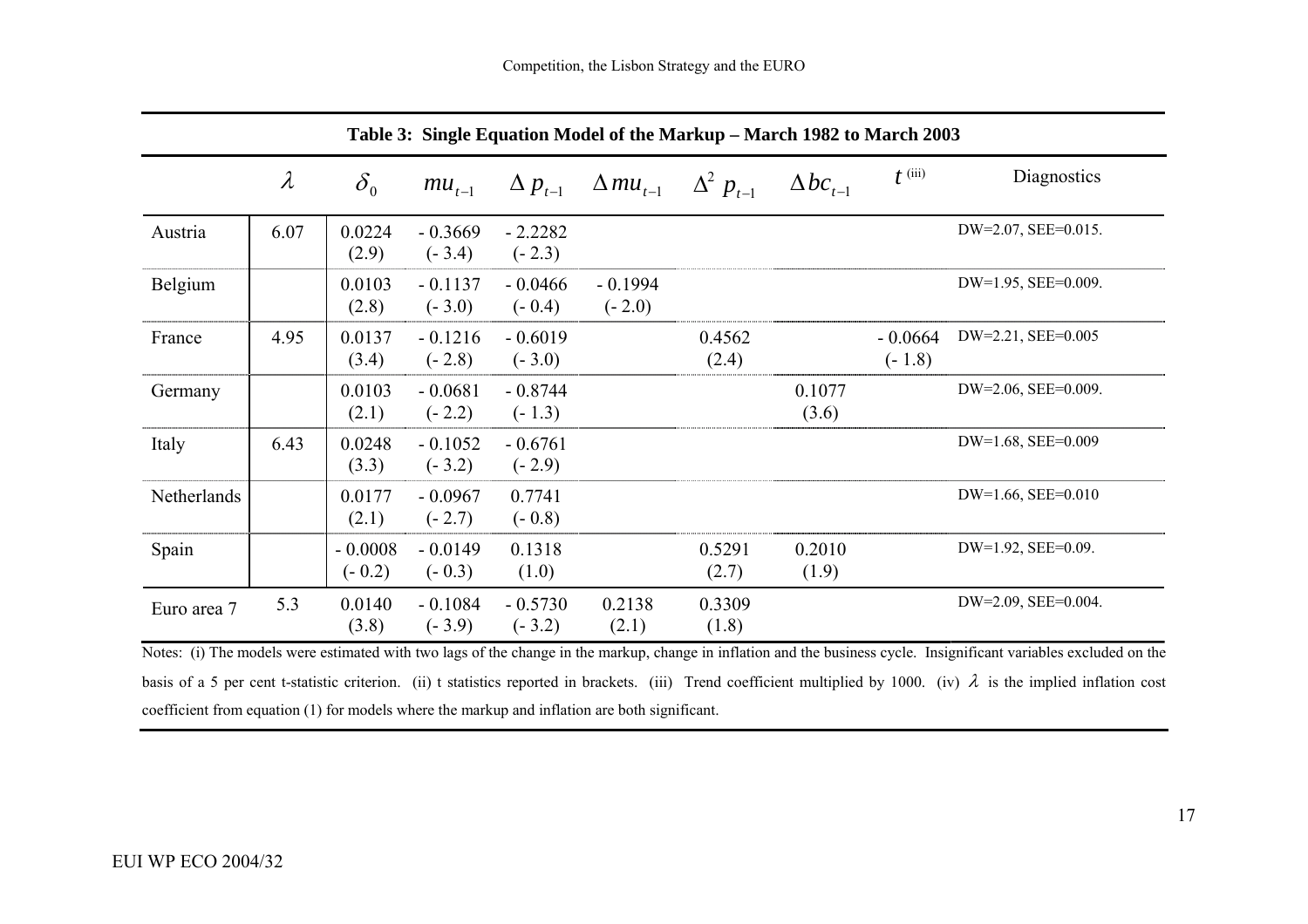| Table 4: Shifts in the Estimated Residuals, $\mathcal{E}$  |                       |                                            |                                                                     |  |  |
|------------------------------------------------------------|-----------------------|--------------------------------------------|---------------------------------------------------------------------|--|--|
|                                                            | Constant $^{(i)}$     | Shift <sup>(i)</sup>                       | Diagnostics                                                         |  |  |
| Austria                                                    | $-1.1671$<br>$(-0.7)$ | 6.1099<br>(1.8)                            | $\overline{R}^2$ = 0.02, DW=2.14, SEE=0.015.                        |  |  |
| Belgium                                                    | 0.3732<br>(0.3)       | $-1.8219$<br>$(-0.8)$                      | $\overline{R}^2$ = 0.01, DW=1.97, SEE=0.009.                        |  |  |
| France                                                     | 0.1647<br>(0.3)       | $-0.8620$<br>$(-0.8)$                      | $\overline{R}^2$ = 0.01, DW=2.23, SEE=0.005                         |  |  |
| Germany                                                    | 0.2191<br>(0.2)       | $-1.9430$<br>$(-1.0)$                      | $\overline{R}^2$ = 0.00, DW=2.05, SEE=0.008.                        |  |  |
| Italy                                                      | $-0.0451$<br>$(-0.0)$ | 0.2363<br>(0.1)                            | $\overline{R}^2$ = 0.01, DW=1.67, SEE=0.010                         |  |  |
| Netherlands                                                | $-0.4940$<br>$(-0.4)$ | 2.5863<br>(1.3)                            | $\overline{R}^2$ = 0.00, DW=1.67, SEE=0.010                         |  |  |
| Spain                                                      | 0.1836<br>(0.2)       | $-0.8243$<br>$(-0.4)$                      | $\overline{R}^2$ = 0.01, DW=1.93, SEE=0.009                         |  |  |
| 'Euro area 7'<br>(01.102.1)<br>$\mathbf{M}$ . $\mathbf{L}$ | $-0.0162$<br>$(-0.0)$ | 0.0850<br>$(-0.1)$<br>$1 - 1 = 1 = 11 = 1$ | $\overline{R}^2$ = 0.01, DW=2.09, SEE=0.04.<br>$1000 - 11$<br>41.11 |  |  |

Notes: 'Shift' is zero up to and including December 1988 and then one thereafter. *t*-statistics reported in brackets. (i) Constant and Shift coefficients multiplied by 1000.

| Table 5: Panel Estimates of Trends in the Estimated Residual, $\hat{\varepsilon}$ |  |  |
|-----------------------------------------------------------------------------------|--|--|
|-----------------------------------------------------------------------------------|--|--|

| Shift                           | Diagnostics                                                                                                        |
|---------------------------------|--------------------------------------------------------------------------------------------------------------------|
| $5.981 \times 10^{-5}$<br>(0.1) | $\overline{R}^2$ = 0.01, SEE=0.009, Regression F(7,566)=0.047 Significance Level of<br>$F=0.99$ .                  |
|                                 | Notes: (i) <i>t</i> -statistics reported in brackets. See notes to Table 4 for definition of the 'shift' variable. |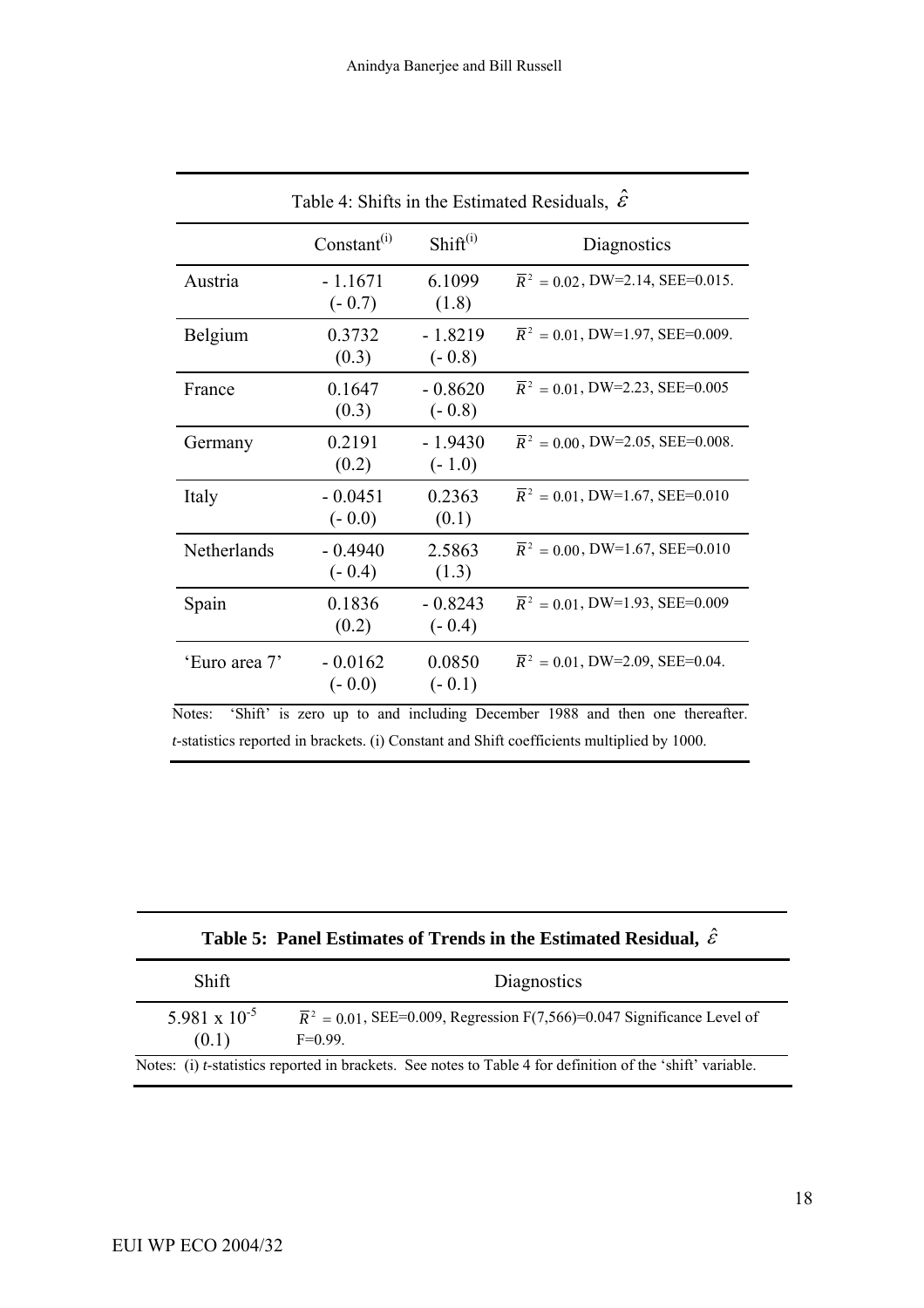## **7. REFERENCES**

Baneriee, A., Cockerell, L. and B. Russell (2001). An I(2) An analysis of Inflation and the Markup, *Journal of Applied Econometrics*, Sargan Special Issue, vol. 16, pp. 221-240.

Banerjee, A. and B. Russell (2001a). The Relationship between the Markup and Inflation in the G7 Economies and Australia, *Review of Economics and Statistics*, vol. 83, No. 2, May, pp. 377-87.

Banerjee, A. and B. Russell. (2001b). "Industry Structure and the Dynamics of Price Adjustment." Applied Economics, 33:17, pp. 1889-901.

Banerjee, A. and B. Russell. (2003). "Inflation and Measures of the Markup", forthcoming in *Journal of Macroeconomics*.

Basu, S. (2000). Understanding how Price Responds to Costs and Production: A Comment, Carnegie-Rochester Conference Series on Public Policy, vol. 52, pp. 79-85.

Batini, N., B. Jackson, and S. Nickell. (2000). "Inflation Dynamics and the Labour Share in the UK." Bank of England External MPC Unit Discussion Paper: No. 2 November.

Baumol, W.J. (1982) Contestable Markets: An Uprising in the Theory of Industry Structure, *American Economic Review,* vol. 72 (1). p 1-15.

Bénabou, R. (1988). "Search, Price Setting and Inflation." Review of Economic Studies, 55:3 July, pp. 353-73.

Bénabou, R. (1992). "Inflation and Markups: Theories and Evidence from the Retail Trade Sector." European Economic Review, 36, pp. 566-74.

Bénabou, R. and J.D. Konieczny. (1994). "On Inflation and Output with Costly Price Changes: A Simple Unifying Result." American Economic Review, 84:1 March, pp. 290-7.

Bils, M. and Y. Chang (2000). Understanding how Price Responds to Costs and Production, Carnegie-Rochester Conference Series on Public Policy, vol. 52, pp. 33-77.

Blanchard, O.J. and N. Kiyotaki (1987). Monopolistic Competition and the Effects of Aggregate Demand, *American Economic Review*, 77, September, pp. 647-66.

Calvo, G. (1983). Staggered Prices in a Utility-Maximising Framework, *Journal of Monetary Economics*, 12, pp. 383-98.

Chen, Y. and B. Russell (2002). An Optimising Model of Price Adjustment with Missing Information, European University Institute Working Paper, ECO No. 2002/03.

Cockerell, L. and B. Russell. (1995). "Australian Wage and Price Inflation: 1971-1994." Reserve Bank of Australia Discussion Paper:9509.

Commission of the European Communities (2004). *Delivering Lisbon, Reforms for the Enlarged Union,* Report from the Commission to the Spring European Council.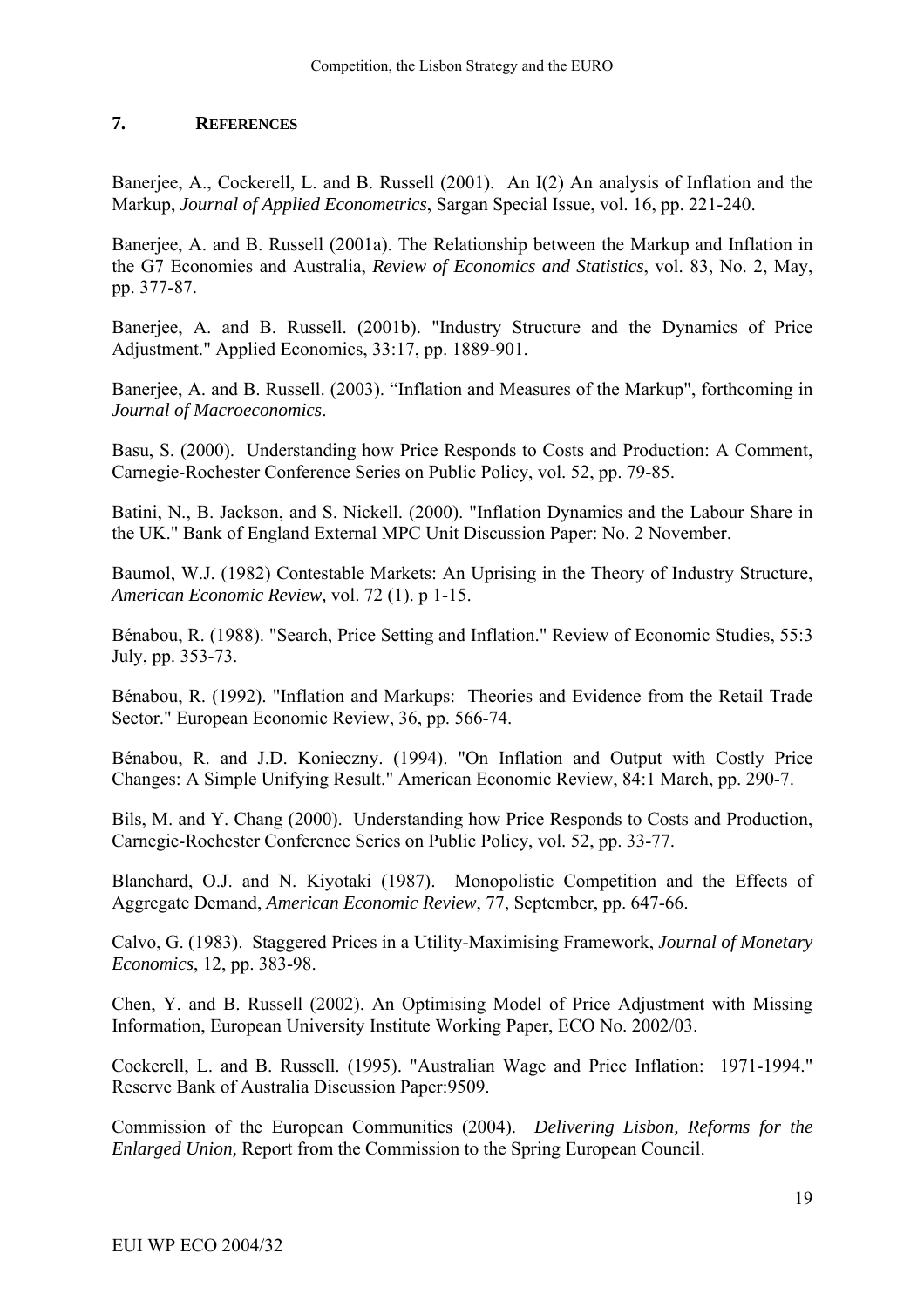Commission of the European Communities (2004). *Structural Indicators*, update of the Statistical Annex (annex 1) to the 2004 Report from the Commission to the Spring European Council.

Danziger, L. (1988). "Costs of Price Adjustment and the Welfare Economics of Inflation and Disinflation." American Economic Review, 78:4 September, pp. 633-46.

de Brouwer, G. and N.R. Ericsson. (1998). "Modelling Inflation in Australia." Journal of Business and Statistics, 16, pp. 433-49.

Diamond, P. (1993). "Search, Sticky Prices and Inflation." Review of Economic Studies, 60:1 January, pp. 53-68.

European Central Bank (2003). An Update of the AWM Database.

Franz, W. and R.J. Gordon. (1993). "German and American Wage and Price Dynamics: Differences and Common Themes." European Economic Review, 37, pp. 719-62.

Gali, J. (1994). Monopolistic Competition, Business Cycles and the Composition of Aggregate Demand, *Journal of Economic Theory*, 63, pp. 73-96.

Hay, D.A. and D.J. Morris (1991). *Industrial Economics and Organization*, (2<sup>nd</sup> edition). Oxford University Press, Oxford.

Henley, A. (1994). Industrial Deconcentration in U.K. Manufacturing since 1980, *The Manchester School*, 62, no. 1, pp. 40-59.

Johri, A. (2001). Markups and the Seasonal Cycle, *Journal of Macroeconomics*, vol. 23, no. 3, pp. 367-95.

Konieczny, J.D. (1990). "Inflation, Output and Labour Productivity when Prices are Changed Infrequently." Economica, 57:May, pp. 201-18.

Kuran, T. (1986). "Price Adjustment Costs, Anticipated Inflation, and Output." Quarterly Journal of Economics, 71:5 December, pp. 1020-7.

Kydland, F.E., and E.C. Prescott (1988). Cyclical Movements of the Labor Input and its Real Wage, Working Paper 413, Research Department, Federal Reserve Bank of Minneapolis.

Layard, R., S. J. Nickell and R. Jackman (1991). *Unemployment Macro-economic Performance and the Labour Market*, Oxford University Press, Oxford.

Lisbon European Council (2000). Presidency Conclusions, 23 and 24 March 2000.

Lucas, R.E.J. (1973). Some International Evidence on Output-Inflation Tradeoffs". *American Economic Review,* 1973, vol. 63(3), pp. 326-34.

Mankiw, G.N. (1985). "Small Menu Costs and Large Business Cycles: A Macroeconomic Model of Monopoly." Quarterly Journal of Economics, 100:May, pp. 529-37.

Naish, H.F. (1986). "Price Adjustment Costs and the Output-Inflation Trade-Off."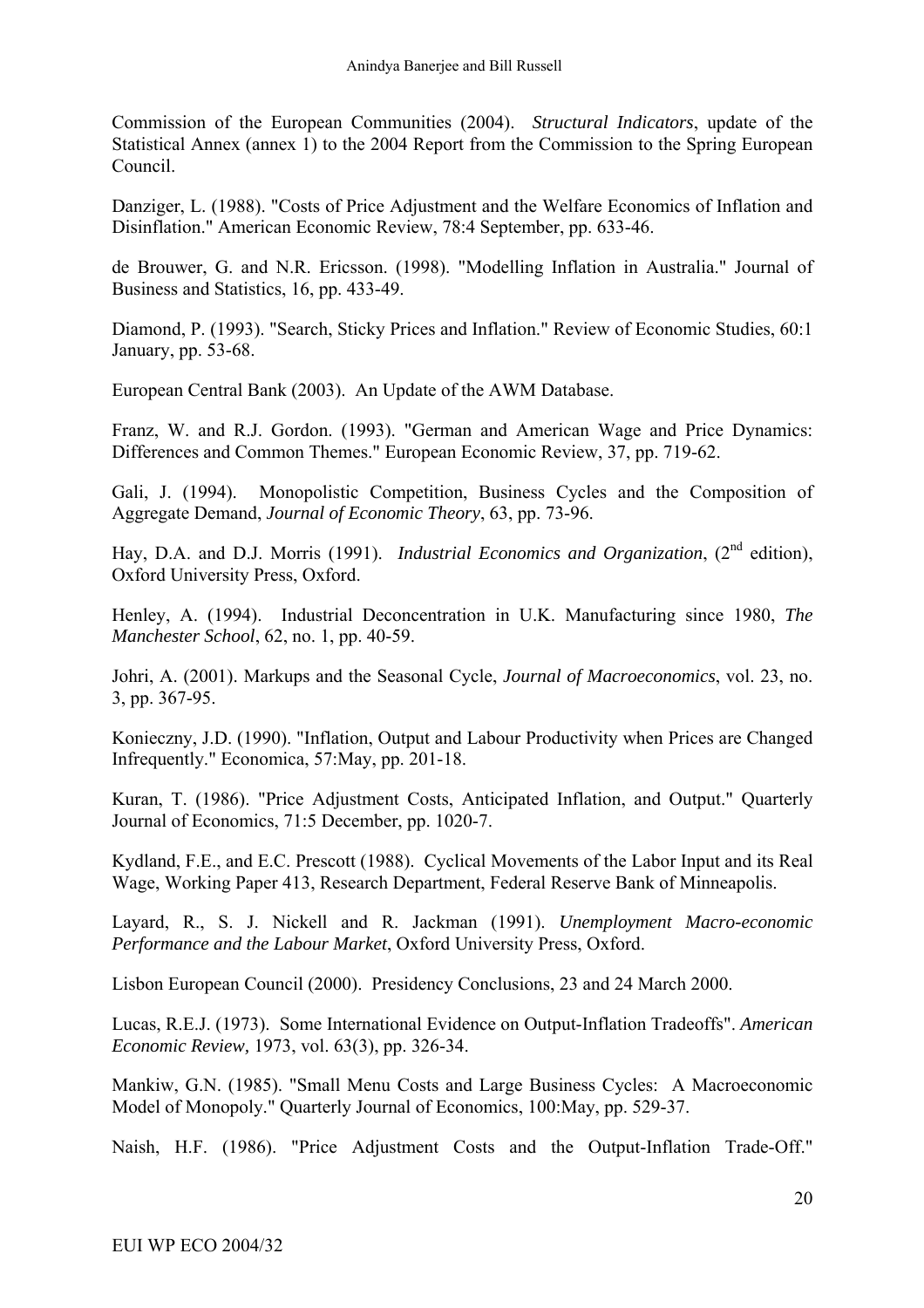Economica, 53, pp. 219-30.

Ostroy, J.M. (1980). The No-Surplus Condition as a Characterization of Perfectly Competitive Equilibrium, *Journal of Eocnomic Theory*, April, vol 22, issue 2, pp. 101-14.

Parkin, M. (1986). "The Output-Inflation Trade-off when Prices are Costly to Change." Journal of Political Economy, 94:February, pp. 200-24.

Phelps, E.S. and S.G. Winter (1970). Optimal Price Policy under Atomistic Competition, in E. Phelps ed., *Microeconomic Foundations of Employment and Inflation Theory*, W.W. Norton and Co, New York.

Richards, T. and G. Stevens. (1987). "Estimating the Inflationary Effects of Depreciation." Reserve Bank of Australia Research Discussion Paper:8713.

Rotemberg, J.J. (1982). Sticky Prices in the United States, *Journal of Political Economy*, 90, pp. 1187-211.

Rotemberg, J.J. (1983). "Aggregate Consequences of Fixed Costs of Price Adjustment." American Economic Review, 73:June, pp. 433-6.

Rotemberg, J.J. and M. Woodford (1991). Markups and the Business Cycle, NBER Macroeconomics Annual, 63.

Rotemberg, J.J. and M. Woodford (1992). Oligopolistic Pricing and the Effects of Aggregate Demand on Economic Activity, *Journal of Political Economy*, vol. 100, pp. 1153-1207.

Rotemberg, J.J. and M. Woodford (1999). The Cyclical Behaviour of Prices and Costs, in J.B. Taylor and M. Woodford eds., *Handbook of Macroeconomics*, North-Holland Press, Amsterdam.

Russell, B. (1998). A Rules Based Model of Disequilibrium Price Adjustment with Missing Information*,* Dundee Discussion Papers, Department of Economic Studies, University of Dundee, November, No. 91.

Russell, B., J. Evans, and B. Preston. (2002). "The Impact of Inflation and Uncertainty on the Optimum Markup set by Firms." European University Institute Working Paper, ECO No. 2002/2.

Simon, J. (1999). "Markups and Inflation." Massachusetts Institute of Technology Mimeo.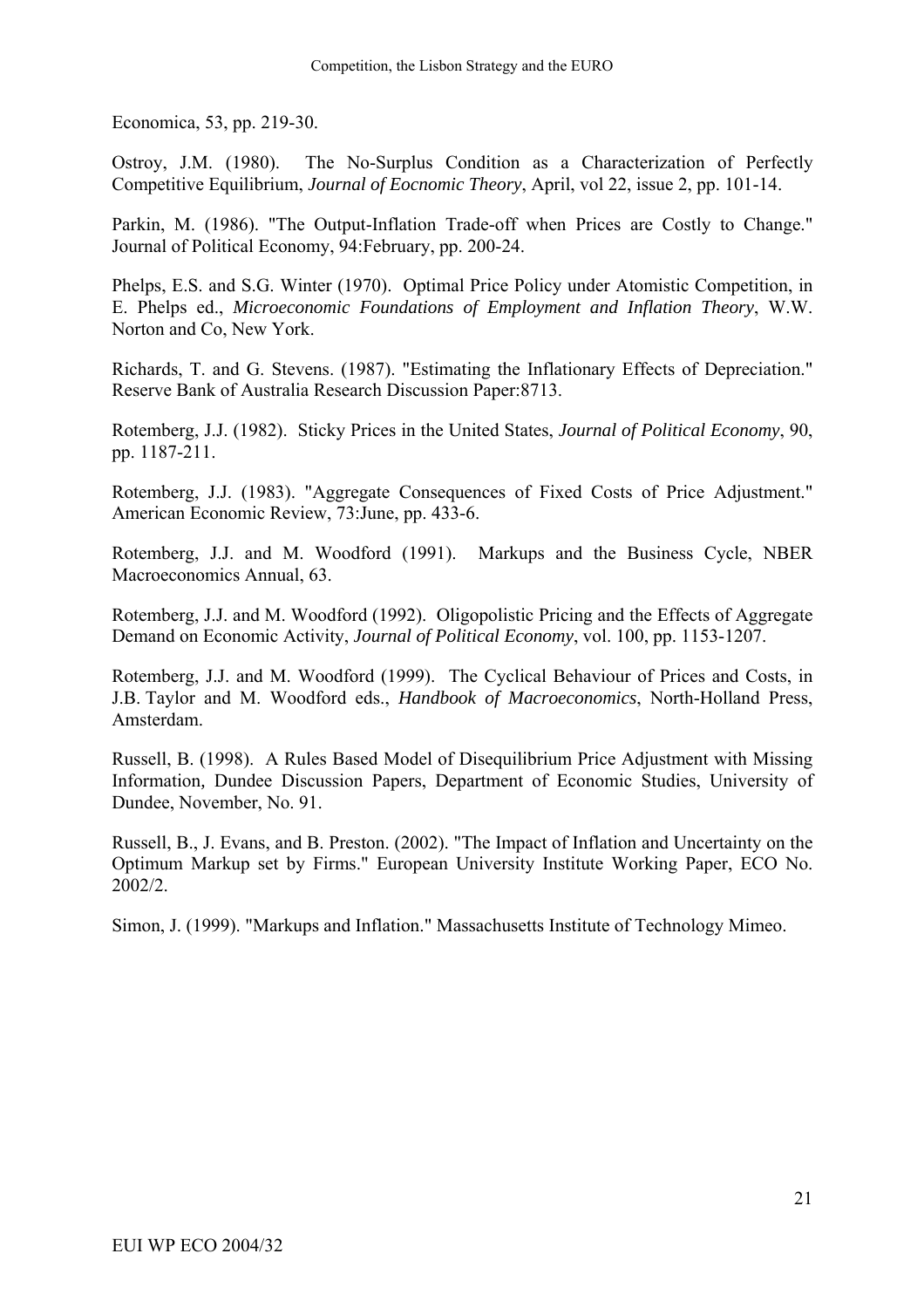### **A1 DATA APPENDIX**

Seasonally adjusted data are for eight Euro-area countries, namely, Austria, Belgium, Finland, France, Germany, Italy, Netherlands, and Spain. The source of most of the data is the OECD Data Compendium for the period March 1980 to March 2003 for the markup and inflation and March 1982 to March 2003 for the business cycle. Natural logarithms are taken of all variables before estimation. If not otherwise specified, the mnemonics are from OECD database.

| Table A1: Calculations for the Markup, Inflation and the Business Cycle |                                                                                                                                                              |  |  |  |  |
|-------------------------------------------------------------------------|--------------------------------------------------------------------------------------------------------------------------------------------------------------|--|--|--|--|
| Variable                                                                | <b>Details</b>                                                                                                                                               |  |  |  |  |
| Markup                                                                  | The markup is calculated as nominal gross domestic product (NGDP) divided by<br>total labour compensation.                                                   |  |  |  |  |
|                                                                         | The markup for Germany prior to March 1991 is derived by dividing the GDP<br>implicit price deflator by unit labour costs from Banerjee and Russell (2001a). |  |  |  |  |
| Inflation                                                               | Change in the natural logarithm of the gross domestic product implicit price deflator.                                                                       |  |  |  |  |
| <b>Business Cycle</b>                                                   | The business cycle is calculated as the actual unemployment rate less the Hodrick-<br>Prescott filtered unemployment rate.                                   |  |  |  |  |

The 'Euro area 7' series are weighted averages of the individual series for the eight countries less Finland. The weights are taken from European Central Bank (2003) and represent the share of each country's constant 1995 market price GDP at purchasing price parity in total Euro-area GDP. The weights used in calculating 'Euro area 7'are recalculated for the remaining 7 countries after excluding Finland, Greece, Portugal, Ireland and Luxemburg due to data difficulties that lead to their exclusion in the empirical work. The excluded countries account for 6.8 per cent of constant price GDP in 1995.

Fixed weights are used to calculate 'Euro area 7' and it may well be argued that variable weights should be used in the calculation. As the 'Euro area 7' results are very similar to the individual country results, it appears that using fixed weights has not compromised the aggregate results.